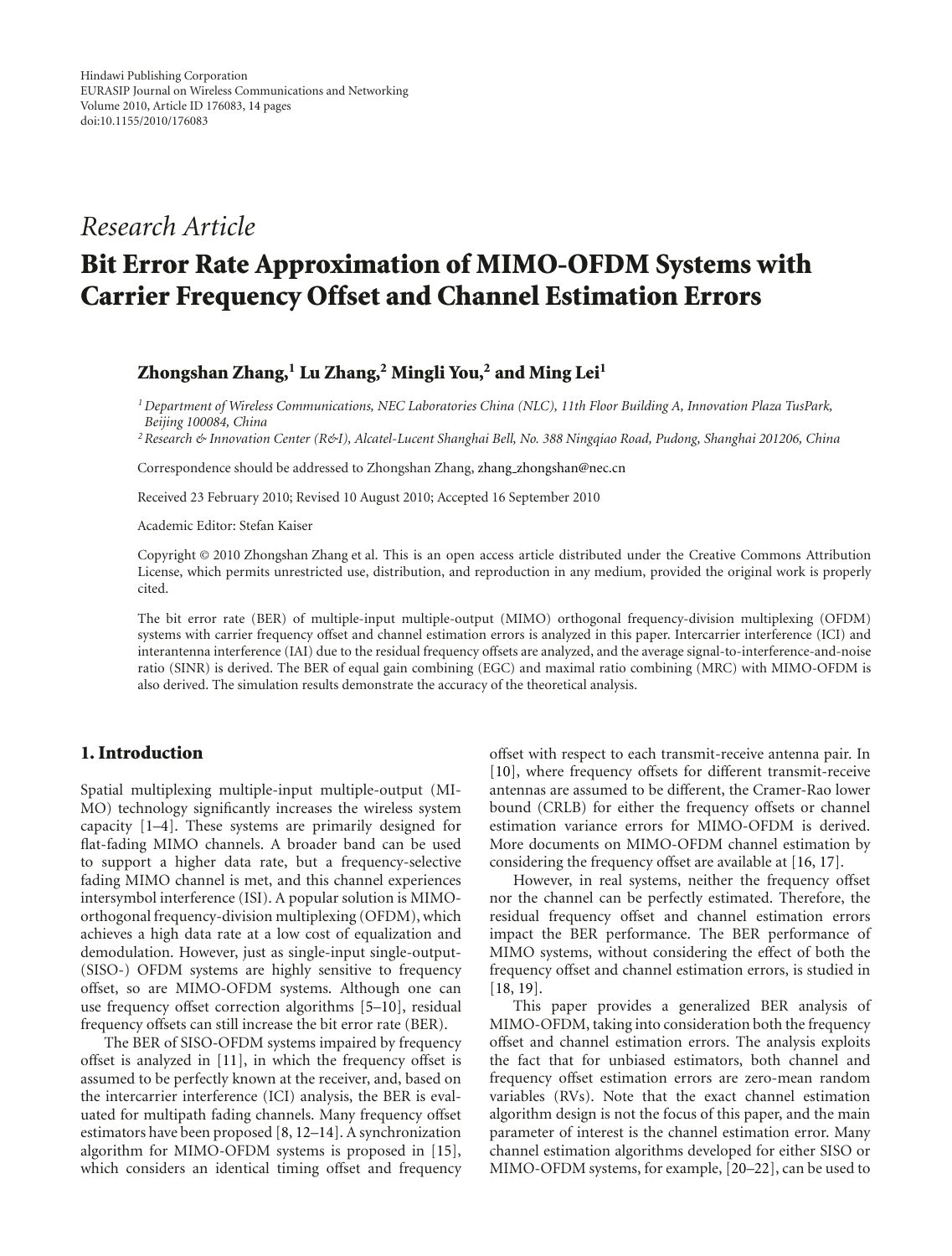perform channel estimation. The statistics of these RVs are used to derive the degradation in the receive SINR and the BER. Following [10], the frequency offset of each transmitreceive antenna pair is assumed to be an independent and identically distributed (i.i.d.) RV.

This paper is organized as follows. The MIMO-OFDM system model is described in Section 2, and the SINR degradation due to the frequency offset and channel estimation errors is analyzed in Section 3. The BER, taking into consideration both the frequency offset and channel estimation errors, is derived in Section 4. The numerical results are given in Section 5, and the conclusions are presented in Section 6.

*Notation.*  $(\cdot)^T$  and  $(\cdot)^H$  are transpose and complex conjugate transpose. The imaginary unit is  $j = \sqrt{-1}$ .  $\Re\{x\}$ and  $\mathfrak{I}\{x\}$  are the real and imaginary parts of x, respectively. arg{*x*} represents the angle of *x*, that is,  $\arg\{x\}$  =  $arctan(\mathfrak{I}\{x\}/\mathfrak{R}\{x\})$ . A circularly symmetric complex Gaussian RV with mean *m* and variance  $\sigma^2$  is denoted by *w* ∼  $C\mathcal{N}(m, \sigma^2)$ . **I**<sub>N</sub> is the  $N \times N$  identity matrix, and  $\mathbf{O}_N$  is the  $N \times N$  all-zero matrix.  $\mathbf{0}_N$  is the  $N \times 1$  all-zero vector.  $\mathbf{a}[i]$ is the *i*th entry of vector **a**, and  $[\mathbf{B}]_{mn}$  is the *mn*th entry of matrix **B**.  $E\{x\}$  and  $Var\{x\}$  are the mean and variance of *x*.

#### **2. MIMO-OFDM Signal Model**

Input data bits are mapped to a set of *N* complex symbols drawn from a typical signal constellation such as phase-shift keying (PSK) or quadrature amplitude modulation (QAM). The inverse discrete fourier transform (IDFT) of these *N* symbols generates an OFDM symbol. Each OFDM symbol has a useful part of duration *Ts* seconds and a cyclic prefix of length  $T_g$  seconds to mitigate ISI, where  $T_g$  is longer than the channel-response length. For a MIMO-OFDM system with  $N_t$  transmit antennas and  $N_r$  receive antennas, an  $N \times 1$ vector  $\mathbf{x}_{n_t}$  represents the block of frequency-domain symbols sent by the *n<sub>t</sub>*th transmit antenna, where  $n_t \in \{1, 2, ..., N_t\}$ . The time-domain vector for the  $n<sub>t</sub>$ <sup>th</sup> transmit antenna is given by  $\mathbf{m}_{n_t} = \sqrt{E_s/N_t}\mathbf{F}\mathbf{x}_{n_t}$ , where  $E_s$  is the total transmit power and **F** is the *N* × *N* IDFT matrix with entries  $[F]_{nk}$  =  $(1/\sqrt{N})e^{j2\pi nk/N}$  for  $0 \le n, k \le N-1$ . Each entry of  $\mathbf{x}_n$  is assumed to be i.i.d. RV with mean zero and unit variance; that is,  $\sigma_x^2 = \mathbb{E}\{|x_{n_t}[n]|^2\} = 1$  for  $1 \le n_t \le N_t$  and  $0 \le n \le N - 1$ .

The discrete channel response between the  $n<sub>r</sub>$ <sup>th</sup> receive antenna and *n<sub>t</sub>*th transmit antenna is  $h_{n_r,n_t} = [h_{n_r,n_t}(0),$  $h_{n_r,n_t}(1),...,h_{n_r,n_t}(L_{n_r,n_t}-1),\mathbf{0}_{L_{\max}-L_{n_r,n_t}}^T$ <sup>T</sup>, where  $L_{n_r,n_t}$  is the maximum delay between the  $n_t$ <sup>th</sup> transmit and the  $n_r$ <sup>th</sup> receive antennas, and  $L_{\text{max}} = \max\{L_{n_r,n_t}: 1 \le n_t \le N_t,$  $1 \leq n_r \leq N_r$ . Uncorrelated channel taps are assumed for each antenna pair  $(n_r, n_t)$ ; that is,  $E\{h_{n_r,n_t}^*(m)h_{n_r,n_t}(n)\} = 0$  when  $n \neq m$ . The corresponding frequency-domain channel response matrix is given by  $\mathbf{H}_{n_r,n_t}$  = diag $\{H_{n_r,n_t}^{(0)}, H_{n_r,n_t}^{(1)}, \ldots, H_{n_r,n_t}^{(N-1)}\}$  with  $H_{n_r,n_t}^{(n)}$  =  $\sum_{d=0}^{L_{n_r,n_t}-1} h_{n_r,n_t}(d) e^{-j2\pi nd/N}$  representing the channel attenuation at the *n*th subcarrier. In the sequel, the channel power profiles are normalized as  $\sum_{d=0}^{L_{n_r,n_t}-1} \mathbb{E}\{|h_{n_r,n_t}(d)|^2\} = 1$ for all (*nr*, *nt*). The covariance of channel frequency response

is given by

$$
C_{H_{n_r,n_t}^{(n)}H_{p,q}^{(l)}} = \sum_{d=0}^{L_{\text{max}}-1} \mathbb{E}\left\{ h_{n_r,n_t}^*(d)h_{p,q}(d) \right\} e^{-j2\pi d(l-n)/N},
$$
  
0 \le d \le L\_{\text{max}}, 0 \le l, n \le N - 1. (1)

Note that if  $n_r \neq p$  and  $n_t \neq q$  are satisfied simultaneously, we assume that there is no correlation between  $h_{n_r,n_t}$  and  $h_{p,q}$ . Otherwise the correlation between  $h_{n_r,n_t}$  and  $h_{p,q}$  is nonzero.

In this paper,  $\psi_{n_r,n_t}$  and  $\varepsilon_{n_r,n_t}$  are used to represent the initial phase and normalized frequency offset (normalized to the OFDM subcarrier spacing) between the oscillators of the  $n_t$ -th transmit and the  $n_t$ <sup>th</sup> receive antennas. The frequency offsets  $\varepsilon_{n_r,n_t}$  for all  $(n_r, n_t)$  are modeled as zeromean i.i.d. RVs. (Multiple rather than one frequency offset are assumed in this paper, with each transmit-antenna pair being impaired by an independent frequency offset. This case happens when the distance between different transmit or receive antenna elements is large enough, and this big distance results in a different angle-of-arrive (AOA) of the signal received by each receive antenna element. In this scenario, once the moving speed of the mobile node is high, the Doppler Shift related to different transmit-receive antenna pair will be different.)

By considering the channel gains and frequency offsets, the received signal vector can be represented as

$$
\mathbf{y} = \left[ \mathbf{y}_1^T, \mathbf{y}_2^T, \dots, \mathbf{y}_{N_r}^T \right]^T, \tag{2}
$$

where  $\mathbf{y}_{n_r} = \sqrt{E_s/N_t} \sum_{n_t=1}^{N_t} \mathbf{E}_{n_r,n_t} \mathbf{F} \mathbf{H}_{n_r,n_t} \mathbf{x}_{n_t} + \mathbf{w}_{n_r}, \mathbf{E}_{n_r,n_t} =$ diag $\{e^{j\psi_{n_r,n_t}}, \ldots, e^{j(2\pi\varepsilon_{n_r,n_t}(N-1)/N+\psi_{n_r,n_t})}\}$  and  $w_{n_r}$  is a vector of additive white Gaussian noise (AWGN) with **w***nr*[*n*] ∼  $C\mathcal{N}(0, \sigma_w^2)$ . Note that the channel state information is available at the receiver, but not at the transmitter. Consequently, the transmit power is equally allocated among all the transmit antennas.

#### **3. SINR Analysis in MIMO-OFDM Systems**

This paper treats spatial multiplexing MIMO, where independent data streams are mapped to distinct OFDM symbols and are transmitted simultaneously from transmit antennas. The received vector  $y_{n_r}$  at the  $n_r$ th receive antenna is thus a superposition of the transmit signals from all the *Nt* transmit antennas. When demodulating  $\mathbf{x}_{n}$ , the signals from the transmit antennas other than the  $n_t$ th transmit antenna constitute interantenna interference (IAI). The structure of MIMO-OFDM systems is illustrated in Figure 1, where Δ*f* represents the subcarrier spacing.

Here, we first assume that  $\varepsilon_{n_r,i}$  and  $H_{n_r,i}$  for each (1  $\leq$  $i \leq N_t, i \neq n_t$  have been estimated imperfectly; that is,  $\hat{\epsilon}_{n_r,i} = \epsilon_{n_r,i} + \Delta \epsilon_{n_r,i}$  and  $\hat{\mathbf{H}}_{n_r,i} = \mathbf{H}_{n_r,i} + \Delta \mathbf{H}_{n_r,i}$ , where  $\Delta \epsilon_{n_r,i}$ and  $\Delta H_{n_r,i} = \text{diag}\{\Delta H_{n_r,i}^{(0)},\ldots,\Delta H_{n_r,i}^{(N-1)}\}\$  are the estimation errors of  $\varepsilon_{n_r,i}$  and  $\mathbf{H}_{n_r,i}$  ( $\Delta H_{n_r,i}^{(n)} = \hat{H}_{n_r,i}^{(n)} - H_{n_r,i}^{(n)}$  represents the estimation error of  $H_{n_r,i}^{(n)}$ ), respectively. We also assume that each  $\mathbf{x}_{i \neq n_t}$  is demodulated with a negligible error. After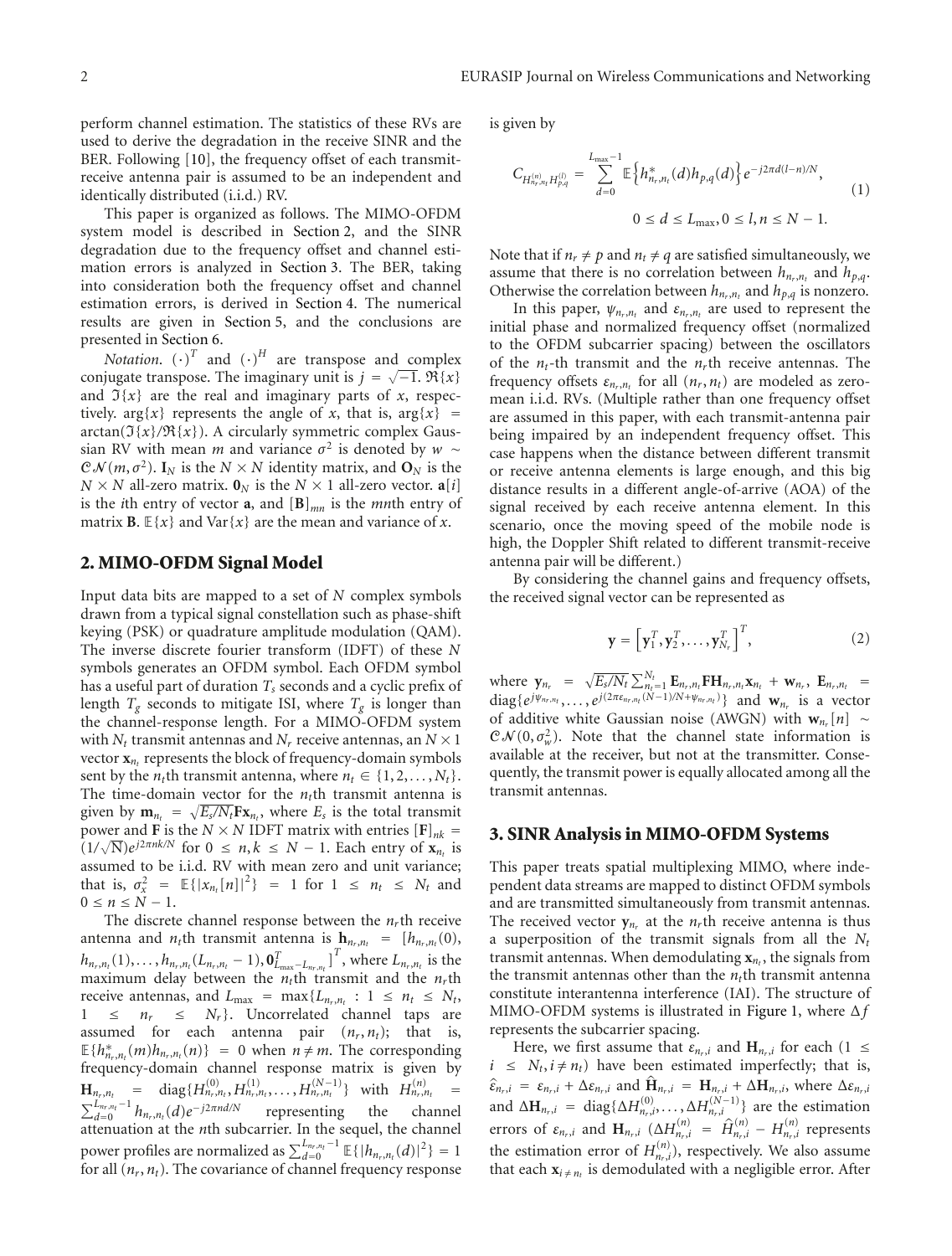

Figure 1: Structure of MIMO-OFDM transceiver.

estimating  $\varepsilon_{n_r,n_t}$ , that is,  $\hat{\varepsilon}_{n_r,n_t} = \varepsilon_{n_r,n_t} + \Delta \varepsilon_{n_r,n_t}$ ,  $\varepsilon_{n_r,n_t}$  can be compensated for and  $\mathbf{x}_{n_t}$  can be demodulated as

$$
\mathbf{r}_{n_r,n_t} = \mathbf{F}^H \hat{\mathbf{E}}_{n_r,n_t}^H \left( \mathbf{y}_{n_r} - \sqrt{\frac{E_s}{N_t}} \sum_{i=1, i \neq n_t}^{N_t} \hat{\mathbf{E}}_{n_r,i} \mathbf{F} \hat{\mathbf{H}}_{n_r,i} \mathbf{x}_i \right)
$$
  
\n
$$
= \sqrt{\frac{E_s}{N_t}} \mathbf{F}^H \hat{\mathbf{E}}_{n_r,n_t}^H \mathbf{E}_{n_r,n_t} \mathbf{F} \mathbf{H}_{n_r,n_t} \mathbf{x}_{n_t}
$$
  
\n
$$
+ \sqrt{\frac{E_s}{N_t}} \sum_{i=1, i \neq n_t}^{N_t} \mathbf{F}^H \hat{\mathbf{E}}_{n_r,n_t}^H \left( \mathbf{E}_{n_r,i} \mathbf{F} \mathbf{H}_{n_r,i} - \hat{\mathbf{E}}_{n_r,i} \mathbf{F} \hat{\mathbf{H}}_{n_r,i} \right) \mathbf{x}_i
$$
  
\n
$$
+ \frac{\mathbf{F}^H \hat{\mathbf{E}}_{n_r,n_t}^H \mathbf{w}_{n_r}}{\mathbf{x}_{n_r,n_t}}
$$
  
\n
$$
\frac{\mathbf{x}_{n_r,n_t}}{\mathbf{x}_{n_r,n_t}}
$$
 (3)

where  $\mathbf{\hat{E}}_{n_r,i}$  is derived from  $\mathbf{E}_{n_r,i}$  by replacing  $\varepsilon_{n_r,i}$  with  $\hat{\epsilon}_{n_r,i}$  and  $\mathbf{Y}_{n_r,n_t}$  and  $\hat{\mathbf{w}}_{n_r,n_t}$  are the residual IAI and AWGN components of  $\mathbf{r}_{n_r,n_t}$ , respectively (When  $N_t$  is large enough and the frequency offset is not too big (e.g.,  $\ll$  1), from the Central-Limit Theorem (CLT) [23, Page 59], the IAI can be approximated as Gaussian noise.).

*3.1. SINR Analysis without Combining at Receive Antennas.* The SINR is derived for the  $n_t$ <sup>th</sup> transmit signal at the  $n<sub>r</sub>$ th receive antenna. The signals transmitted by antennas other than the  $n_t$ <sup>th</sup> antenna are interference, which should be eliminated before demodulating the desired signal of the  $n_t$ <sup>th</sup> transmit antenna. Existing interference cancelation algorithms [24–27] can be applied here.

Let us first define the parameters  $m_{n_r,n_t}^{(n,l)} = (\sin[\pi(l$  $n - \Delta \varepsilon_{n_r, n_t}$ )]/N sin[ $\pi (l - n - \Delta \varepsilon_{n_r, n_t})/N$ ]) $e^{j\pi (N-1)(l-n)/N}$ ,  $m_{n_r,i \neq n_l}^{(n,l)} = (\sin[\pi(l - n + \varepsilon_{n_r,i} - \hat{\varepsilon}_{n_r,n_l})]/N \sin[\pi(l - n + \varepsilon_{n_r,i} - \hat{\varepsilon}_{n_r,i} - \hat{\varepsilon}_{n_r,i} - \hat{\varepsilon}_{n_r,i} - \hat{\varepsilon}_{n_r,i} - \hat{\varepsilon}_{n_r,i} - \hat{\varepsilon}_{n_r,i} - \hat{\varepsilon}_{n_r,i} - \hat{\varepsilon}_{n_r,i} - \hat{\varepsilon}_{n_r,i} - \hat{\varepsilon}_{n_r,i} - \hat{\varepsilon}_{n_r,i} - \hat{\varepsilon}_{n_r,i} - \hat{\varepsilon}_{n_r$  $(\hat{\varepsilon}_{n_r,n_t})/N]$ ) $e^{j\pi(N-1)(l-n)/N}$ , and  $\hat{m}_{n_r,i}^{(n,l)} + n_t = (\sin[\pi(l-n+\hat{\varepsilon}_{n_r,i}-\hat{\varepsilon}_{n_r,i}])/N]$  $\hat{\epsilon}_{n_r,n_t}$ )]/N sin[*π*(*l*−*n*+ $\hat{\epsilon}_{n_r,i}$  − $\hat{\epsilon}_{n_r,n_t}$ )/N])*e*<sup>*jπ*(*N*−1)(*l*−*n*)*/N* , 0 ≤ *l* ≤ *N* 1) of</sup> *N* − 1. Based on (3), the *n*th subcarrier ( $0 \le n \le N - 1$ ) of the *nt*th transmit antenna can be demodulated as

$$
\mathbf{r}_{n_r,n_t}[n] = \sqrt{\frac{E_s}{N_t}} \mathbf{s}_{n_r,n_t}[n] + \mathbf{\hat{Y}}_{n_r,n_t}[n] + \widetilde{\mathbf{W}}_{n_r,n_t}[n]
$$
\n
$$
= \sqrt{\frac{E_s}{N_t}} \frac{m_{n_r,n_t}^{(n,n)} H_{n_r,n_t}^{(n)} \mathbf{x}_{n_t}[n] + \frac{\sqrt{\frac{E_s}{N_t}} \sum_{l \neq n} m_{n_r,n_t}^{(n,l)} H_{n_r,n_t}^{(l)} \mathbf{x}_{n_t}[l]}{m_{n_r,n_t}^{(n)} = H_{n_r,n_t}^{(n)} \alpha_{n_r,n_t}^{(n)} + \beta_{n_r,n_t}^{(n)}} + \frac{\sqrt{\frac{E_s}{N_t}} \sum_{i=1, i \neq n_t}^{N_t} m_{n_r,i}^{(n,n)} H_{n_r,i}^{(n)} \mathbf{x}_i[n]}{\lambda_{n_r,n_t}^{(n)}} - \frac{\sqrt{\frac{E_s}{N_t}} \sum_{i=1, i \neq n_t}^{N_t} \hat{m}_{n_r,i}^{(n,n)} \hat{H}_{n_r,i}^{(n)} \mathbf{x}_i[n]}{\hat{\lambda}_{n_r,n_t}^{(n)}}
$$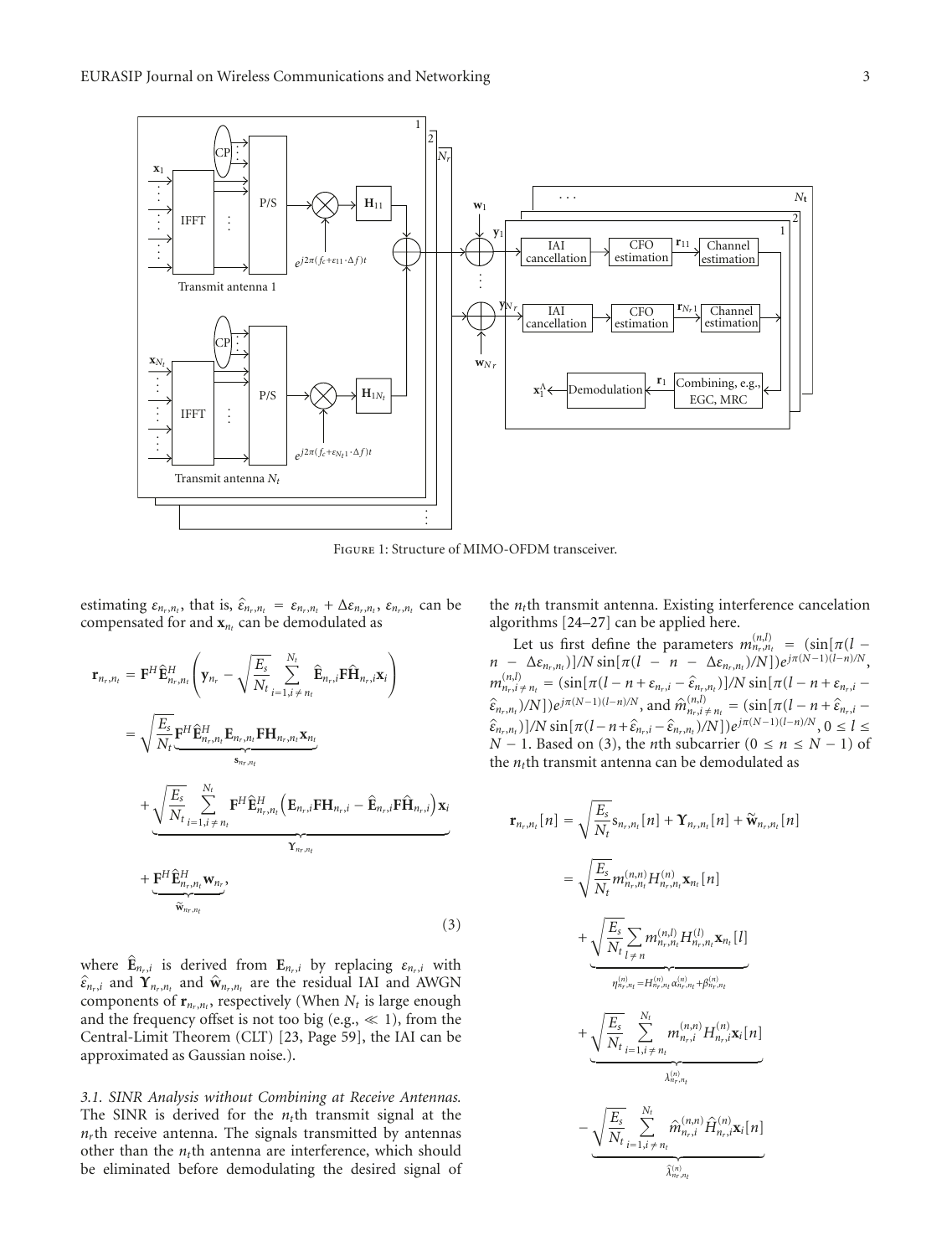$$
+\underbrace{\sqrt{\frac{E_s}{N_t}\sum_{l \neq n}}_{l \neq n} \sum_{i=1, i \neq n_t}^{N_t} m_{n_r,i}^{(n,l)} H_{n_r,i}^{(l)}\mathbf{x}_i[l]}_{\xi_{n_r,n_t}^{(n)}} - \underbrace{\sqrt{\frac{E_s}{N_t}\sum_{l \neq n} \sum_{i=1, i \neq n_t}^{N_t} \hat{m}_{n_r,i}^{(n,l)} \hat{H}_{n_r,i}^{(l)}\mathbf{x}_i[l]}_{\hat{\xi}_{n_r,n_t}^{(n)}} + \underbrace{\sqrt{\frac{E_s}{N_t}m_{n_r,n_t}^{(n,n)}H_{n_r,n_t}^{(n)}\mathbf{x}_{n_t}[n]}_{\xi_{n_r,n_t}^{(n)}} + \Delta \lambda_{n_r,n_t}^{(n)} + \Delta \xi_{n_r,n_t}^{(n)} + \widetilde{\mathbf{w}}_{n_r,n_t}[\mathbf{n}],
$$
\n(4)

where  $\eta_{n_r,n_t}^{(n)}$  is decomposed as  $\eta_{n_r,n_t}^{(n)} = H_{n_r,n_t}^{(n)} \alpha_{n_r,n_t}^{(n)} + \beta_{n_r,n_t}^{(n)}$ which is the ICI contributed by subcarriers other than the *nth* subcarrier of transmit antenna  $n_t$ . (The decomposition of ICI into the format of  $H\alpha + \beta$  is referred to [11].) We can easily prove that  $\alpha_{n_r,n_t}^{(n)}$  and  $\beta_{n_r,n_t}^{(n)}$  are zero-mean RVs subject to the following assumptions.

- (1)  $\varepsilon_{n_r,n_t}$  is an i.i.d. RV with mean zero and variance  $\sigma_{\epsilon}^2$ for all  $(n_r, n_t)$ .
- (2)  $\Delta \varepsilon_{n_r,n_t}$  is an i.i.d. RV with mean zero and variance  $\sigma_{\text{res}}^2$ for each  $(n_r, n_t)$ .
- (3)  $H_{n_r,n_t}^{(n)} \sim \mathcal{CN}(0,1)$  for each  $(n_r, n_t, n)$ .
- (4)  $\Delta H_{n_r,n_t}^{(n)}$  is an i.i.d. RV with mean zero and variance  $\sigma_{\Delta H}^2$  for each  $(n_r, n_t, n)$ .
- (5)  $\varepsilon_{n_r,n_t}$ ,  $\Delta \varepsilon_{n_r,n_t}$ ,  $H_{n_r,n_t}^{(n)}$ , and  $\Delta H_{n_r,n_t}^{(n)}$  are independent of each other for each  $(n_r, n_t)$ .

Given these assumptions, let us first define  $\Delta \lambda_{n_r,n_t}^{(n)} = \lambda_{n_r,n_t}^{(n)}$  $\hat{\lambda}_{n_r,n_t}^{(n)}$  as the interference contributed by the *n*th subcarrier of the interfering transmit antennas, that is, the co-subcarrier inter-antenna-interference (CSIAI), and define  $\Delta \xi_{n_r,n_t}^{(n)}$  =  $\xi_{n_r,n_t}^{(n)} - \hat{\xi}_{n_r,n_t}^{(n)}$  as the ICI contributed by the subcarriers other than the *n*th subcarrier of the interfering transmit antennas, that is, the intercarrier-interantenna interference (ICIAI). Then we derive Var $\{\alpha_{n_r,n_t}^{(n)}\}$  and Var $\{\beta_{n_r,n_t}^{(n)}\}$  as

$$
\operatorname{Var}\left\{\alpha_{n_{r},n_{t}}^{(n)}\right\} \\
= \frac{E_{s}}{N_{t}} \cdot \mathbb{E}\left\{\left|C_{H_{n_{r},n_{t}}^{(n)}H_{n_{r},n_{t}}^{(n)}}^{(1)}\right|^{2} \sum_{l \neq n} \left|m_{n_{r},n_{t}}^{(n)}C_{H_{n_{r},n_{t}}^{(n)}H_{n_{r},n_{t}}^{(n)}}\right|^{2}\right\} \\
\cong \frac{E_{s}}{N_{t}} \cdot \mathbb{E}\left\{\sum_{l \neq n} \left|\frac{\sin(\pi \Delta \varepsilon_{n_{r},n_{t}})}{N \sin[\pi(l-n)/N]}\right|^{2} \right\} \\
\cdot \left|\sum_{d=0}^{L_{\max}-1} \mathbb{E}\left\{\left|h_{n_{r},n_{t}}(d)\right|^{2}\right\} e^{-j2\pi d(l-n)/N}\right|^{2}\right\} \\
= \frac{\pi^{2} \sigma_{\text{res}}^{2} E_{s}}{N_{t}} \sum_{l \neq n} \frac{\left|C_{H_{n_{r},n_{t}}^{(n)}H_{n_{r},n_{t}}^{(l)}}\right|^{2}}{\left|\pi(l-n)/N\right|},
$$
\n(5)

$$
\operatorname{Var}\left\{\beta_{n_r,n_t}^{(n)}\right\}
$$
\n
$$
= \frac{E_s}{N_t}
$$
\n
$$
\cdot \mathbb{E}\left\{\sum_{l \neq n} \left| m_{n_r,n_l}^{(n,l)} \right|^2 \right\}
$$
\n
$$
\times \left(C_{H_{n_r,n_t}^{(l)} H_{n_r,n_t}^{(l)}} - C_{H_{n_r,n_t}^{(n)} H_{n_r,n_t}^{(n)}} \left| C_{H_{n_r,n_t}^{(l)} H_{n_r,n_t}^{(n)}} \right|^2 \right)\right\}
$$
\n
$$
\approx \frac{\pi^2 \sigma_{\text{res}}^2 E_s}{3N_t} - \operatorname{Var}\left\{\alpha_{n_r,n_t}^{(n)}\right\},
$$
\n(6)

where  $C_{H_{n_r,n_t}^{(l)} H_{n_r,n_t}^{(n)}}$  is given by (1). The demodulation of  $\mathbf{x}_{n_t}[n]$ is degraded by either  $\eta_{n_r,n_t}^{(n)}$  or IAI (CSIAI plus ICIAI). In this paper, we assume that the integer part of the frequency offset has been estimated and corrected, and only the fractional part frequency offset is considered. Considering small frequency offsets, the following requirements are assumed to be satisfied:

(1)  $|\varepsilon_{n_k,i}| \ll 1$  for all  $(n_r, i)$ , (2)  $|\varepsilon_{n_r,n_t}| + |\varepsilon_{n_r,i}| < 1$  for all  $(n_r, n_t, i)$ , (3)  $|\hat{\varepsilon}_{n_r,n_t}| + |\hat{\varepsilon}_{n_r,i}| < 1$  for all  $(n_r, n_t, i)$ .

Condition 1 requires that each frequency offset should be much smaller than 1, and conditions 2 and 3 require that the sum of any two frequency offsets (and the frequency offset estimation results) should not exceed 1. The last two conditions are satisfied only if the estimation error does not exceed 0.5. If all these three conditions are satisfied simultaneously, we can represent  $\lambda_{n_r,n_t}^{(n)}$ ,  $\hat{\lambda}_{n_r,n_t}^{(n)}$ ,  $\xi_{n_r,n_t}^{(n)}$ , and  $\hat{\xi}_{n_r,n_t}^{(n)}$ as

$$
\lambda_{n_r,n_t}^{(n)} = \sqrt{\frac{E_s}{N_t}} \sum_{i=1, i \neq n_t}^{N_t} m_{n_r,i}^{(n,n)} H_{n_r,i}^{(n)} \mathbf{x}_i[n]
$$
\n
$$
= \sqrt{\frac{E_s}{N_t}} \sum_{i=1, i \neq n_t}^{N_t} \frac{\sin[\pi(\varepsilon_{n_r,i} - \hat{\varepsilon}_{n_r,n_t})]}{\sqrt{N_t} \sin[\pi(\varepsilon_{n_r,i} - \hat{\varepsilon}_{n_r,n_t})/N]} H_{n_r,i}^{(n)} \mathbf{x}_i[n],
$$
\n(7)

$$
\hat{\lambda}_{n_{r},n_{t}}^{(n)} = \sqrt{\frac{E_{s}}{N_{t}}} \sum_{i=1, i \neq n_{t}}^{N_{t}} \hat{m}_{n_{r},i}^{(n,n)} \hat{H}_{n_{r},i}^{(n)} \mathbf{x}_{i}[n]
$$
\n
$$
= \sqrt{\frac{E_{s}}{N_{t}}} \sum_{i=1, i \neq n_{t}}^{N_{t}} \frac{\sin[\pi(\hat{\varepsilon}_{n_{r},i} - \hat{\varepsilon}_{n_{r},n_{t}})]}{N \sin[\pi(\hat{\varepsilon}_{n_{r},i} - \hat{\varepsilon}_{n_{r},n_{t}})/N]} \hat{H}_{n_{r},i}^{(n)} \mathbf{x}_{i}[n],
$$
\n(8)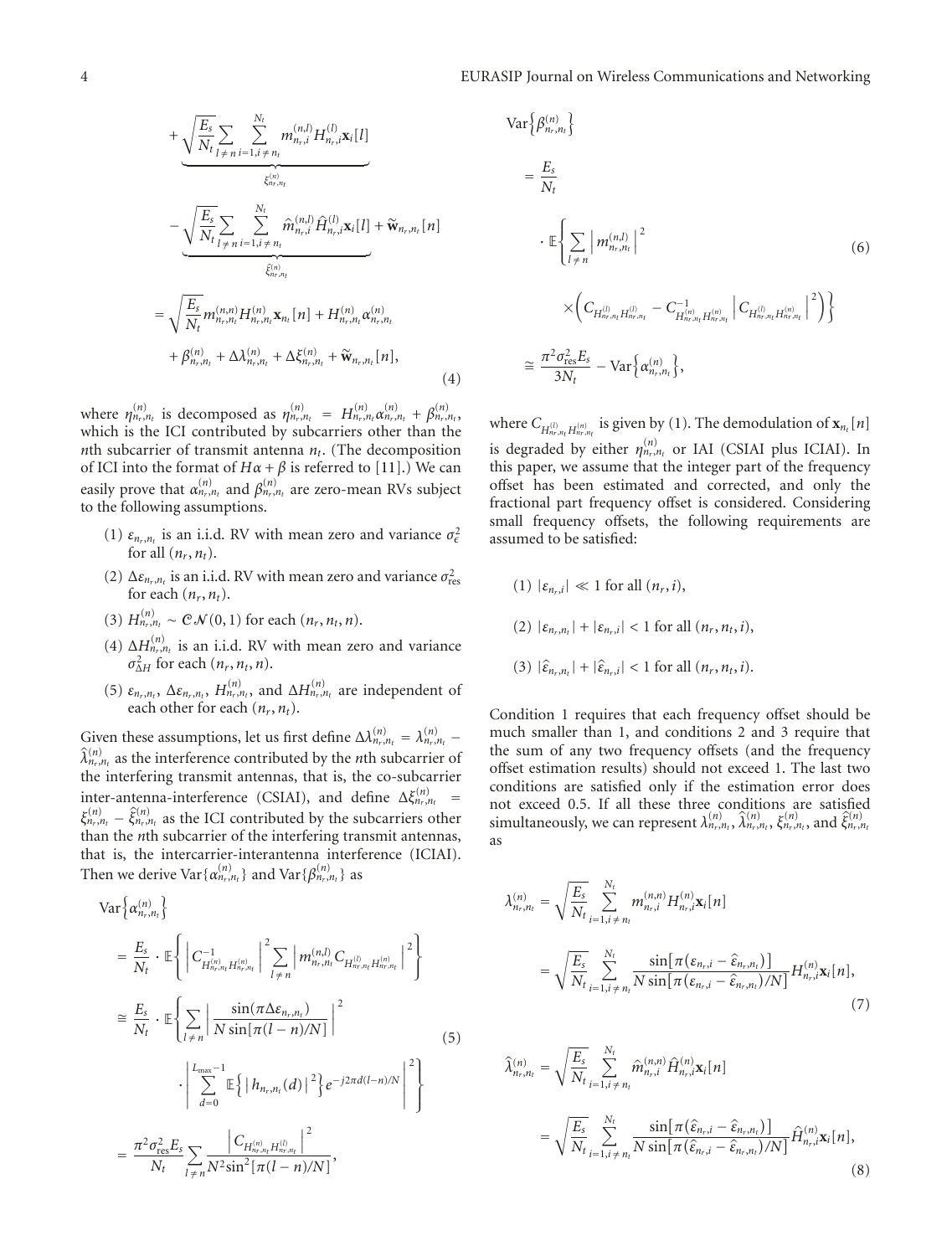$$
\xi_{n_r,n_t}^{(n)} = \sqrt{\frac{E_s}{N_t}} \sum_{l \neq n} \sum_{i=1, i \neq n_t}^{N_t} m_{n_r,i}^{(n,l)} H_{n_r,i}^{(l)} \mathbf{x}_i[l]
$$
\n
$$
\approx \sqrt{\frac{E_s}{N_t}} \sum_{l \neq n} \sum_{i=1, i \neq n_t}^{N_t} \frac{(-1)^{(l-n)} \sin[\pi(\varepsilon_{n_r,i} - \hat{\varepsilon}_{n_r,n_t})]}{N \sin[\pi(l-n)/N]}
$$
\n
$$
\times e^{j\pi(N-1)(l-n)/N} H_{n_r,i}^{(l)} \mathbf{x}_i[l],
$$
\n(9)

$$
\hat{\xi}_{n_r,n_t}^{(n)} = \sqrt{\frac{E_s}{N_t}} \sum_{l \neq n} \sum_{i=1, i \neq n_t}^{N_t} \hat{m}_{n_r,i}^{(n,l)} \hat{H}_{n_r,i}^{(l)} \mathbf{x}_i[l]
$$
\n
$$
\approx \sqrt{\frac{E_s}{N_t}} \sum_{l \neq n} \sum_{i=1, i \neq n_t}^{N_t} \frac{(-1)^{(l-n)} \sin[\pi(\hat{\varepsilon}_{n_r,i} - \hat{\varepsilon}_{n_r,n_t})]}{N \sin[\pi(l-n)/N]}
$$
\n
$$
\times e^{j\pi(N-1)(l-n)/N} \hat{H}_{n_r,i}^{(l)} \mathbf{x}_i[l].
$$
\n(10)

Therefore, the interference due to the *n*th subcarrier of transmit antennas (other than the  $n_t$ th transmit antenna, i.e., the interfering antennas) is

$$
\Delta \lambda_{n_r,n_t}^{(n)} = \lambda_{n_r,n_t}^{(n)} - \hat{\lambda}_{n_r,n_t}^{(n)}
$$
  
\n
$$
= \sqrt{\frac{E_s}{N_t}}
$$
  
\n
$$
\cdot \sum_{i=1, i \neq n_t}^{N_t} \left[ \frac{\pi^2 (\varepsilon_{n_r,i} - \hat{\varepsilon}_{n_r,n_t} + (\Delta \varepsilon_{n_r,i}/2)) H_{n_r,i}^{(n)} \Delta \varepsilon_{n_r,i}}{3} - \left( 1 - \frac{\pi^2 (\hat{\varepsilon}_{n_r,i} - \hat{\varepsilon}_{n_r,n_t})^2}{6} \right) \Delta H_{n_r,i}^{(n)} \right] \mathbf{x}_i[n]
$$
  
\n
$$
+ o(\Delta \varepsilon_{n_r,i}, \Delta H_{n_r,i}), \qquad (11)
$$

$$
\Delta \xi_{n_{r},n_{t}}^{(n)} = \xi_{n_{r},n_{t}}^{(n)} - \hat{\xi}_{n_{r},n_{t}}^{(n)}
$$
\n
$$
= \sqrt{\frac{E_{s}}{N_{t}} \sum_{l \neq n} \sum_{i=1, i \neq n_{t}}^{N_{t}} \frac{(-1)^{l-n+1} e^{j\pi(N-1)(l-n)/N}}{N \sin[\pi(l-n)/N]} \cdot \left[ \pi \cos\left(\pi \left(\varepsilon_{n_{r},i} - \hat{\varepsilon}_{n_{r},n_{t}} + \frac{\Delta \varepsilon_{n_{r},i}}{2}\right)\right) H_{n_{r},i}^{(l)} \Delta \varepsilon_{n_{r},i} \right] + \sin\left(\pi \left(\hat{\varepsilon}_{n_{r},i} - \hat{\varepsilon}_{n_{r},n_{t}}\right)\right) \Delta H_{n_{r},i}^{(l)} \right] \mathbf{x}_{i}[l] + o\left(\Delta \varepsilon_{n_{r},i}, \Delta H_{n_{r},i}\right)
$$
\n(12)

with  $o(\Delta \varepsilon_{n_r,i}, \Delta H_{n_r,i})$  representing the higher-order item of  $\Delta \varepsilon_{n_r,i}$  and  $\Delta H_{n_r,i}$ . It is easy to show that  $\Delta \lambda_{n_r,n_t}^{(n)}$  and  $\Delta \xi_{n_r,n_t}^{(n)}$ are zero-mean RVs and that their variances are given by

$$
\mathbb{E}\left\{\left|\Delta\lambda_{n_{r},n_{t}}^{(n)}\right|^{2}\right\}
$$
\n
$$
= \frac{E_{s}}{N_{t}}\sum_{i=1,i\neq n_{t}}^{N_{t}}\times \mathbb{E}\left\{\left[\frac{\pi^{2}\left(\varepsilon_{n_{r},i}-\hat{\varepsilon}_{n_{r},n_{t}}+\left(\Delta\varepsilon_{n_{r},i}/2\right)\right)H_{n_{r},i}^{(n)}\Delta\varepsilon_{n_{r},i}}{3}\right]^{2}\right\}
$$
\n
$$
+ \frac{E_{s}}{N_{t}}\sum_{i=1,i\neq n_{t}}^{N_{t}}\mathbb{E}\left\{\left[\left(1-\frac{\pi^{2}\left(\hat{\varepsilon}_{n_{r},i}-\hat{\varepsilon}_{n_{r},n_{t}}\right)^{2}}{6}\right)\Delta H_{n_{r},i}^{(n)}\right]^{2}\right\}
$$
\n
$$
\approx \frac{(N_{t}-1)\pi^{4}E_{s}}{9N_{t}}\left(2\sigma_{\varepsilon}^{2}\sigma_{\text{res}}^{2}+\sigma_{\text{res}}^{4}+\frac{\mathbb{E}\left\{\Delta\varepsilon_{n_{r},i}^{4}\right\}}{4}\right)+\frac{(N_{t}-1)E_{s}}{N_{t}}
$$
\n
$$
\cdot \sigma_{\Delta H}^{2}\cdot\left[1+\frac{\pi^{4}\left(\mathbb{E}\left\{\varepsilon_{n_{r},i}^{4}\right\}+8\sigma_{\varepsilon}^{2}\sigma_{\text{res}}^{2}+2\sigma_{\varepsilon}^{4}+2\sigma_{\text{res}}^{4}\right)}{18}\right]
$$
\n
$$
-\frac{2\pi^{2}\left(\sigma_{\varepsilon}^{2}+\sigma_{\text{res}}^{2}\right)}{3}\right],
$$
\n(13)

$$
\mathbb{E}\left\{\left|\Delta\xi_{n_r,n_t}^{(n)}\right|^2\right\}
$$
\n
$$
= \frac{E_s}{N_t} \sum_{l \neq n} \sum_{i=1, i \neq n_t}^{N_t} \frac{1}{N^2 \sin^2[\pi(l-n)/N]}
$$
\n
$$
\cdot \mathbb{E}\left\{\left[\pi \cos\left(\pi\left(\varepsilon_{n_r,i} - \hat{\varepsilon}_{n_r,n_t} + \frac{\Delta\varepsilon_{n_r,i}}{2}\right)\right)H_{n_r,i}^{(l)}\Delta\varepsilon_{n_r,i}\right.\right.
$$
\n
$$
+ \sin\left(\pi\left(\hat{\varepsilon}_{n_r,i} - \hat{\varepsilon}_{n_r,n_t}\right)\right)\Delta H_{n_r,i}^{(l)}\right\}^2\right\}
$$
\n
$$
\approx \frac{(N_t - 1)E_s}{3N_t} \left[\pi^2 \sigma_{\text{res}}^2 - \pi^4 \left(2\sigma_\varepsilon^2 \sigma_{\text{res}}^2 + \sigma_{\text{res}}^4 + \frac{\mathbb{E}\left\{\Delta\varepsilon_{n_r,i}^4\right\}}{4}\right)\right]
$$
\n
$$
+ \frac{2(N_t - 1)\pi^2 E_s}{3N_t} \left(\sigma_\varepsilon^2 + \sigma_{\text{res}}^2\right)\sigma_{\Delta H}^2,\tag{14}
$$

respectively. After averaging out frequency offset  $ε_{n_r,n_t}$ , frequency offset estimation error  $\Delta \varepsilon_{n_r,n_t}$ , and channel estimation error  $\Delta H_{n_r,n_t}^{(n)}$  for all  $(n_r, n_t)$ , the average SINR of  $r_{n_r,n_t}[n]$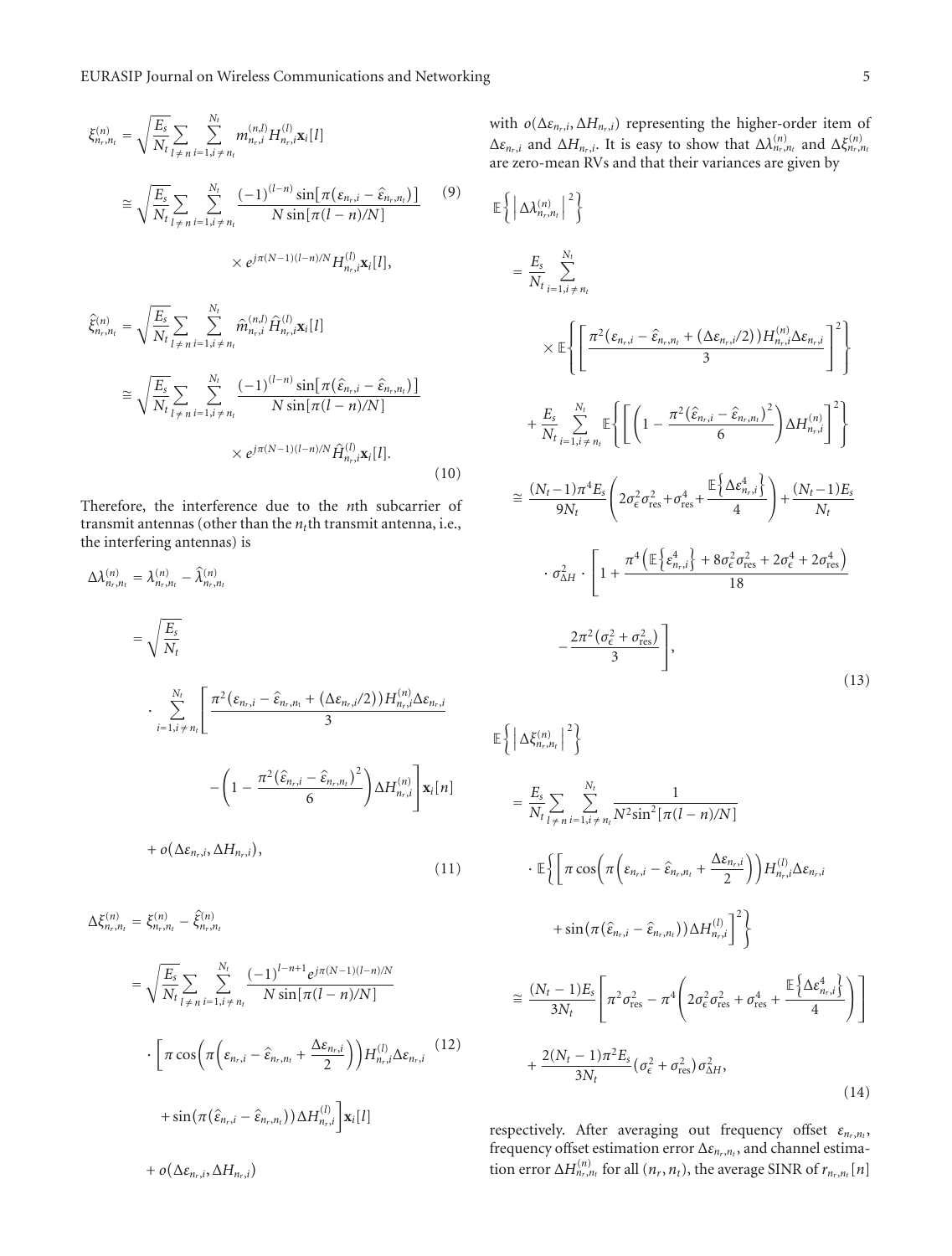(parameterized by only  $H_{n_r,n_t}^{(n)}$ ) is

$$
\overline{\gamma}_{n_r,n_t}\left(n \mid H_{n_r,n_t}^{(n)}\right)
$$
\n
$$
\triangleq \frac{\mathbb{E}\left\{\left|\sqrt{E_s/N_t}m_{n_r,n_t}^{(n,n)}H_{n_r,n_t}^{(n)}\mathbf{x}_i[n]\right|^2\right\}}{\mathbb{E}\left\{\left|\eta_{n_r,n_t}^{(n)} + \Delta\lambda_{n_r,n_t}^{(n)} + \Delta\xi_{n_r,n_t}^{(n)} + \widetilde{\mathbf{w}}_{n_r,n_t}[n]\right|^2\right\}}
$$
\n
$$
\cong \frac{E_s/N_t \cdot \sigma_m^2 \cdot \left|H_{n_r,n_t}^{(n)}\right|^2}{\left|H_{n_r,n_t}^{(n)}\right|^2 \cdot \text{Var}\left\{\alpha_{n_r,n_t}^{(n)}\right\} + \nu},
$$
\n
$$
\nu = \pi^2 \sigma_{\text{res}}^2 E_s / 3N_t
$$
\n
$$
-\text{Var}\left\{\alpha_{n_r,n_t}^{(n)}\right\} + \mathbb{E}\left\{\left|\Delta\lambda_{n_r,n_t}^{(n)}\right|^2\right\}
$$

$$
+ \mathbb{E}\left\{ \left| \Delta \xi_{n_r,n_t}^{(n)} \right|^2 \right\} + \sigma_w^2 \tag{15}
$$

 ${\rm where}$   $\sigma_m^2 = \mathbb{E}\{ |m_{n_r,n_t}^{(n,n)}|^2 \}$  ≅  $1 - \pi^2 \sigma_{\rm res}^2/3 + \pi^4 \mathbb{E}\{ \Delta \varepsilon_{n_r,i}^4 \}/36$  and  $\nu$ , independent of  $(n_r, n_t, n)$ .

For signal demodulation in MIMO-OFDM, signal received in multiple receive antennas can be exploited to improve the receive SINR. In the following, equal gain combining (EGC) and maximal ratio combining (MRC) are considered.

*3.2. SINR Analysis with EGC at Receive Antennas.* In order to demodulate the signal transmitted by the  $n_t$ <sup>th</sup> transmit antenna, the *Nr* received signals are cophased and combined to improve the receiving diversity. Therefore, the EGC output is given by

$$
\mathbf{r}_{n_t}^{\text{EGC}}[n] = \sum_{n_r=1}^{N_r} e^{-j\theta_{n_r,n_t}^{(n)}} \mathbf{r}_{n_r,n_t}[n]
$$
  
\n
$$
= \sum_{n_r=1}^{N_r} \sqrt{\frac{E_s}{N_t}} e^{-j\theta_{n_r,n_t}^{(n)}} m_{n_r,n_t}^{(n,n)} H_{n_r,n_t}^{(n)} \mathbf{x}_{n_t}[n]
$$
  
\n
$$
+ \sum_{n_r=1}^{N_r} e^{-j\theta_{n_r,n_t}^{(n)}} \left( \eta_{n_r,n_t}^{(n)} + \Delta \lambda_{n_r,n_t}^{(n)} + \Delta \xi_{n_r,n_t}^{(n)} + \widetilde{\mathbf{w}}_{n_r,n_t}[n] \right),
$$
  
\n(16)

where  $\theta_{n_r,n_t}^{(n)} = \arg\{m_{n_r,n_t}^{(n,n)}H_{n_r,n_t}^{(n)}\}$ . After averaging out  $\varepsilon_{n_r,n_t}$ ,  $\Delta \varepsilon_{n_r,n_t}$ , and  $\Delta H_{n_r,n_t}^{(n)}$  for each  $(n_r, n_t)$ , the average SINR of

$$
r_{n_t}^{\text{EGC}}[n] \text{ is given by}
$$
\n
$$
\overline{\gamma}_{n_t}^{\text{EGC}}(n | H_{1,n_t}^{(n)}, \dots, H_{N_r,n_t}^{(n)})
$$
\n
$$
\stackrel{\triangle}{=} \frac{\mathbb{E}\left\{ \left| \sum_{n_r=1}^{N_r} \sqrt{E_s/N_t} e^{-j\theta_{n_r,n_t}^{(n)}} m_{n_r,n_t}^{(n,n)} H_{n_r,n_t}^{(n)} \mathbf{X}_{n_t}[n] \right|^2 \right\}}{\mathbb{E}\left\{ \left| \sum_{n_r=1}^{N_r} e^{-j\theta_{n_r,n_t}^{(n)}} \left( \eta_{n_r,n_t}^{(n)} + \Delta \lambda_{n_r,n_t}^{(n)} + \Delta \xi_{n_r,n_t}^{(n)} + \widetilde{\mathbf{w}}_{n_r,n_t}[n] \right) \right|^2 \right\}}
$$
\n
$$
\geq \frac{E_s/N_t \cdot \sigma_m^2 \cdot \left( \sum_{n_r=1}^{N_r} \left| H_{n_r,n_t}^{(n)} \right|^2 + \sum_{n_r \neq l} \left| H_{n_r,n_t}^{(n)} \right| \cdot \left| H_{n_r}^{(n)} \right| \right)}{\sum_{n_r=1}^{N_r} \left| H_{n_r,n_t}^{(n)} \right|^2 \cdot \text{Var}\left\{ \alpha_{n_r,n_t}^{(n)} \right\} + N_r \nu}.
$$
\n(17)

When  $N_r$  is large enough, (17) can be further simplified as

$$
\overline{\gamma}_{n_t}^{\text{EGC}}\left(n \mid H_{1,n_t}^{(n)}, \dots, H_{N_r, n_t}^{(n)}\right)
$$
\n
$$
\cong \frac{E_s/N_t \cdot \sigma_m^2 \cdot \left(\sum_{n_r=1}^{N_r} \left|H_{n_r,n_t}^{(n)}\right|^2 + N_r(N_r - 1)\pi/4\right)}{\sum_{n_r=1}^{N_r} \left|H_{n_r,n_t}^{(n)}\right|^2 \cdot \text{Var}\left\{\alpha_{n_r,n_t}^{(n)}\right\} + N_r \nu}.
$$
\n(18)

*3.3. SINR Analysis with MRC at Receive Antennas.* In a MIMO-OFDM system with  $N_r$  receive antennas, based on the channel estimation  $\hat{H}_{n_r,n_t}^{(n)} = H_{n_r,n_t}^{(n)} + \Delta H_{n_r,n_t}^{(n)}$  for each  $(n_r, n_t, n)$ , the received signal at all the  $N_r$  receive antennas can be combined by using MRC, and therefore the combined output is given by

$$
\mathbf{r}_{n_t}^{\text{MRC}}[n]
$$

$$
= \frac{\sum_{n_{r}=1}^{N_{r}} \omega_{n_{r},n_{t}} \mathbf{r}_{n_{r},n_{t}}[n]}{\sum_{n_{r}=1}^{N_{r}} |\omega_{n_{r},n_{t}}|^{2}}
$$
  
\n
$$
= \frac{\sqrt{E_{s}/N_{t}} \sum_{n_{r}=1}^{N_{r}} |H_{n_{r},n_{t}}^{(n)}|^{2} |m_{n_{r},n_{t}}^{(n,n)}|^{2} \mathbf{x}_{n_{t}}[n]}{\sum_{n_{r}=1}^{N_{r}} |\omega_{n_{r},n_{t}}|^{2}}
$$
  
\n
$$
+ \frac{\sqrt{E_{s}/N_{t}} \sum_{n_{r}=1}^{N_{r}} \Delta H_{n_{r},n_{t}}^{(n)H} H_{n_{r},n_{t}}^{(n)} |m_{n_{r},n_{t}}^{(n,n)}|^{2} \mathbf{x}_{n_{t}}[n]}{\sum_{n_{r}=1}^{N_{r}} |\omega_{n_{r},n_{t}}|^{2}}
$$
  
\n
$$
+ \frac{\sum_{n_{r}=1}^{N_{r}} \omega_{n_{r},n_{t}} (\eta_{n_{r},n_{t}}^{(n)} + \Delta \lambda_{n_{r},n_{t}}^{(n)} + \Delta \xi_{n_{r},n_{t}}^{(n)} + \tilde{\mathbf{w}}_{n_{r},n_{t}}[n])}{\sum_{n_{r}=1}^{N_{r}} |\omega_{n_{r},n_{t}}|^{2}},
$$
\n(19)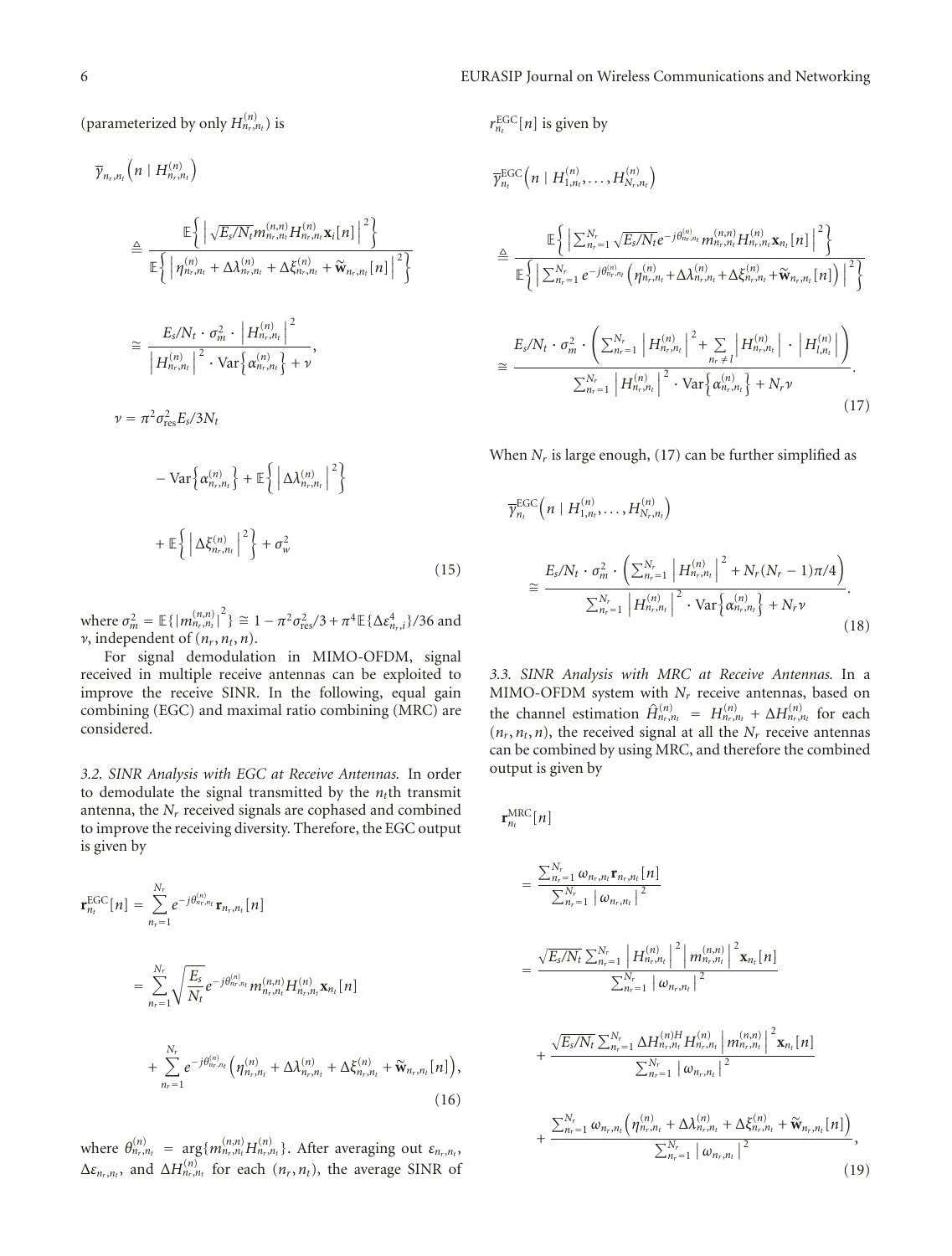where  $\omega_{n_r,n_t} = (\hat{H}_{n_r,n_t}^{(n)}, m_{n_r,n_t}^{(n,n)})^*$ . After averaging out  $\varepsilon_{n_r,n_t}$ ,  $\Delta \varepsilon_{n_r,n_t}$ , and  $\Delta H_{n_r,n_t}^{(n)}$  for each  $(n_r,n_t)$ , the average SINR of  $r_{n_t}^M[n]$  is

$$
\overline{\gamma}_{n_{t}}^{\text{MRC}}\left(n \mid H_{1,n_{t}}^{(n)}, \ldots, H_{N_{r},n_{t}}^{(n)}\right)
$$
\n
$$
\triangleq \frac{\mathbb{E}\left\{\left|\sqrt{E_{s}/N_{t}}\mathfrak{A}\left|m_{n_{r},n_{t}}^{(n,n)}\right|^{2}\mathbf{x}_{n_{t}}[n]\right|^{2}\right\}}{\mathbb{E}\left\{\left|\sqrt{E_{s}/N_{t}}\sum_{n_{r}=1}^{N_{r}}\Delta H_{n_{r},n_{t}}^{(n)*}H_{n_{r},n_{t}}^{(n)}\left|m_{n_{r},n_{t}}^{(n,n)}\right|^{2}\mathbf{x}_{n_{t}}[n]\right|^{2}\right\} + \mathbb{N}^{\prime}}
$$
\n
$$
\cong \frac{E_{s}/N_{t} \cdot \sigma_{m}^{2} \cdot \mathfrak{A}}{\left(\mathfrak{A}-\sum_{n_{r}\neq1}\mathfrak{A}\left|H_{l,n_{t}}^{(n)}\right|^{2}/\mathfrak{A}\right)\text{Var}\left\{\alpha_{n_{r},n_{t}}^{(n)}\right\} + \mathbb{W}^{\prime} + N_{r} \cdot \mathbb{W} \cdot \sigma_{\Delta H}^{2}/\mathfrak{A}}},
$$
\n
$$
\mathfrak{A} = \sum_{n_{r}=1}^{N_{r}}\left|H_{n_{r},n_{t}}^{(n)}\right|^{2}
$$
\n(20)

where we have defined  $\nu' = [\nu + (E_s/N_t + \text{Var}\{\alpha_{n_r,n_t}^{(n)}\})\sigma_{\Delta H}^2]$ , and the noise part can be represented as  $x'$  $\mathbb{E}\left\{\left[\sum_{n_r=1}^{N_r} \omega^{*}_{n_r,n_t}(\eta^{(n)}_{n_r,n_t} + \Delta\lambda^{(n)}_{n_r,n_t} + \Delta\xi^{(n)}_{n_r,n_t} + \mathbf{w}_{n_r,n_t}[n])\right]^2\right\}.$  When  $N_r$  is large enough, (20) can be further simplified as

$$
\overline{\gamma}_{n_t}^{\text{MRC}}\left(n \mid H_{1,n_t}^{(n)}, \dots, H_{N_r,n_t}^{(n)}\right)
$$
\n
$$
\approx \frac{E_s/N_t \cdot \sigma_m^2 \cdot \mathfrak{A}}{\left(\mathfrak{A} - \sum_{n_r \neq l} |H_{n_r,n_t}^{(n)}|^2 |H_{l,n_t}^{(n)}|^2 / \mathfrak{A}\right) \text{Var}\left\{\alpha_{n_r,n_t}^{(n)}\right\} + \nu' + N_r \nu \cdot \sigma_{\Delta H}^2 / \mathfrak{A}}
$$
\n
$$
\approx \frac{E_s/N_t \cdot \sigma_m^2 \cdot \mathfrak{A}}{\left(\mathfrak{A} - (N_r - 1)\right) \text{Var}\left\{\alpha_{n_r,n_t}^{(n)}\right\} + \nu' + \nu \cdot \sigma_{\Delta H}^2}.
$$
\n
$$
\mathfrak{A} = \sum_{n_r=1}^{N_r} |H_{n_r,n_t}^{(n)}| \tag{21}
$$

## **4. BER Performance**

The BER as a function of SINR in MIMO-OFDM is derived in this section. We consider *M*-ary square QAM with Gray bit mapping. In the work of Rugini and Banelli [11], the BER of SISO-OFDM with frequency offset is developed. The BER analysis in [11] is now extended to MIMO-OFDM.

As discussed in [11, 28, 29], the BER for the  $n_t$ <sup>th</sup> transmit antenna with the input constellation being *M*-ary square QAM (Gray bit mapping) can be represented as

$$
P_{\text{BER}}(\gamma_{n_t}) = \sum_{i=1}^{\sqrt{M}-1} a_i^M \operatorname{erfc}\left(\sqrt{b_i^M \gamma_i}\right), \qquad (22)
$$

where  $a_i^M$  and  $b_i^M$  are specified by signal constellation,  $\gamma_{n_t}$  is the average SINR of the  $n_t$ th transmit antenna, and erfc( $x$ ) =  $(2/\sqrt{\pi}) \int_{x}^{\infty} e^{-u^2} du$  is the error function (Please refer to [28] for the meaning of  $a_i^M$  and  $b_i^M$ .).

Note that in MIMO-OFDM systems, the SINR at each subcarrier is an RV parameterized by the frequency offset and channel attenuation. In order to derive the average SINR of MIMO-OFDM systems, (22) should be averaged over the distribution of *γi* as

$$
\overline{P}_{\text{BER}}(\gamma_{n_t}) = \sum_{i=1}^{\sqrt{M}-1} a_i^M \int_{\gamma_{n_t}} \text{erfc}\left(\sqrt{b_i^M \gamma_{n_t}}\right) f(\gamma_{n_t}) d\gamma_{n_t}
$$
\n
$$
= \sum_{i=1}^{\sqrt{M}-1} a_i^M \int_{\mathbf{H}_{n_t}} \int_{\mathcal{E}_{n_t}} \int_{\mathbf{v}_{n_t}} \int_{\mathbf{\Phi}_{n_t}} \text{(23)}
$$
\n
$$
\text{erfc}\left(\sqrt{b_i^M \gamma_{n_t}}\right) \cdot f(\mathbf{H}_{n_t}) f(\mathcal{E}_{n_t}) f(\mathbf{v}_{n_t})
$$
\n
$$
\times f(\mathbf{\Phi}_{n_t}) d\mathbf{H}_{n_t} d\mathcal{E}_{n_t} d\mathbf{v}_{n_t} d\mathbf{\Phi}_{n_t},
$$

where  $\mathbf{H}_{n_t} = [\mathbf{H}_{1,n_t}, \dots, \mathbf{H}_{N_r,n_t}], \ \mathcal{E}_{n_t} = [\varepsilon_{1,n_t}, \dots, \varepsilon_{N_r,n_t}]^T$  $\mathbf{v}_{n_t} = [\Delta \varepsilon_{1,n_t}, \ldots, \Delta \varepsilon_{N_r,n_t}]^T$ , and  $\mathbf{\Phi}_{n_t} = [\Delta \mathbf{H}_{1,n_t}, \ldots, \Delta \mathbf{H}_{N_r,n_t}].$ Since obtaining a close-form solution of (23) appears impossible, an infinite-series approximation of  $\overline{P}_{BER}$  is developed. In [11], the average is expressed as an infinite series of generalized hypergeometric functions.

From [30, page 939],  $erfc(x)$  can be represented as an infinite series:

$$
\operatorname{erfc}(x) = \frac{2}{\sqrt{\pi}} \sum_{m=1}^{\infty} (-1)^{(m+1)} \frac{x^{(2m-1)}}{(2m-1)(m-1)!}.
$$
 (24)

Therefore, (23) can be rewritten as

$$
\overline{P}_{\text{BER}}(\gamma_{n_t}) = \frac{2}{\sqrt{\pi}} \sum_{i=1}^{\sqrt{M}-1} a_i^M \sum_{m=1}^{\infty} \frac{(-1)^{(m+1)} (b_i^M)^{(m-1/2)}}{(2m-1)(m-1)!} \cdot D_{n_t;m},
$$
\n
$$
D_{n_t;m} = \int_{\mathbf{H}_{n_t}} \int_{\mathcal{E}_{n_t}} \int_{\mathbf{v}_{n_t}} \int_{\mathbf{\Phi}_{n_t}} (\gamma_{n_t})^{(m-1/2)} f(\mathbf{H}_{n_t})
$$
\n
$$
\times f(\mathcal{E}_{n_t}) f(\mathbf{v}_{n_t}) f(\mathbf{\Phi}_{n_t}) \, d\mathbf{H}_i d\mathcal{E}_{n_t} d\mathbf{v}_{n_t} d\mathbf{\Phi}_{n_t}
$$
\n(25)

where *D<sub>n<sub>t</sub>;m</sub>* depends on the type of combining. Note that *γ<sub>nt</sub>* has been derived in Section 3 and that for the *n*th subcarrier  $(0 \le n \le N-1)$ ,  $\varepsilon_{n_r,n_t}$ ,  $\Delta \varepsilon_{n_r,n_t}$  and  $\Delta H_{n_r,n_t}^{(n)}$  for each  $(n_r, n_t)$ have been averaged out. Therefore,  $γ_{n_t}$  in (25) can be replaced by  $\overline{\gamma}_{n_t}(n)$ ; that is, the average BER can be expected over subcarrier *n* (0 ≤ *n* ≤ *N* − 1), and finally  $\overline{P}_{BER}$  can be simplified as

$$
\overline{P}_{BER}(\overline{\gamma}_{n_t}(n)) = \frac{2}{\sqrt{\pi}} \sum_{i=1}^{\sqrt{M}-1} a_i^M \sum_{m=1}^{\infty} \frac{(-1)^{(m+1)} (b_i^M)^{(m-(1/2))}}{(2m-1)(m-1)!} \cdot D_{n_t;m},
$$
\n(26)

where  $D_{n_t;m}$  is based on  $\overline{\gamma}_{n_t}(n)$  instead of  $\gamma_{n_t}$ . We first define  $\varpi = E_s/N_t \cdot \sigma_m^2$  and  $\mu = \text{Var}\{\alpha_{n_r,n_t}^{(n)}\}$ , which will be used in the following subsections. We next give a recursive definition for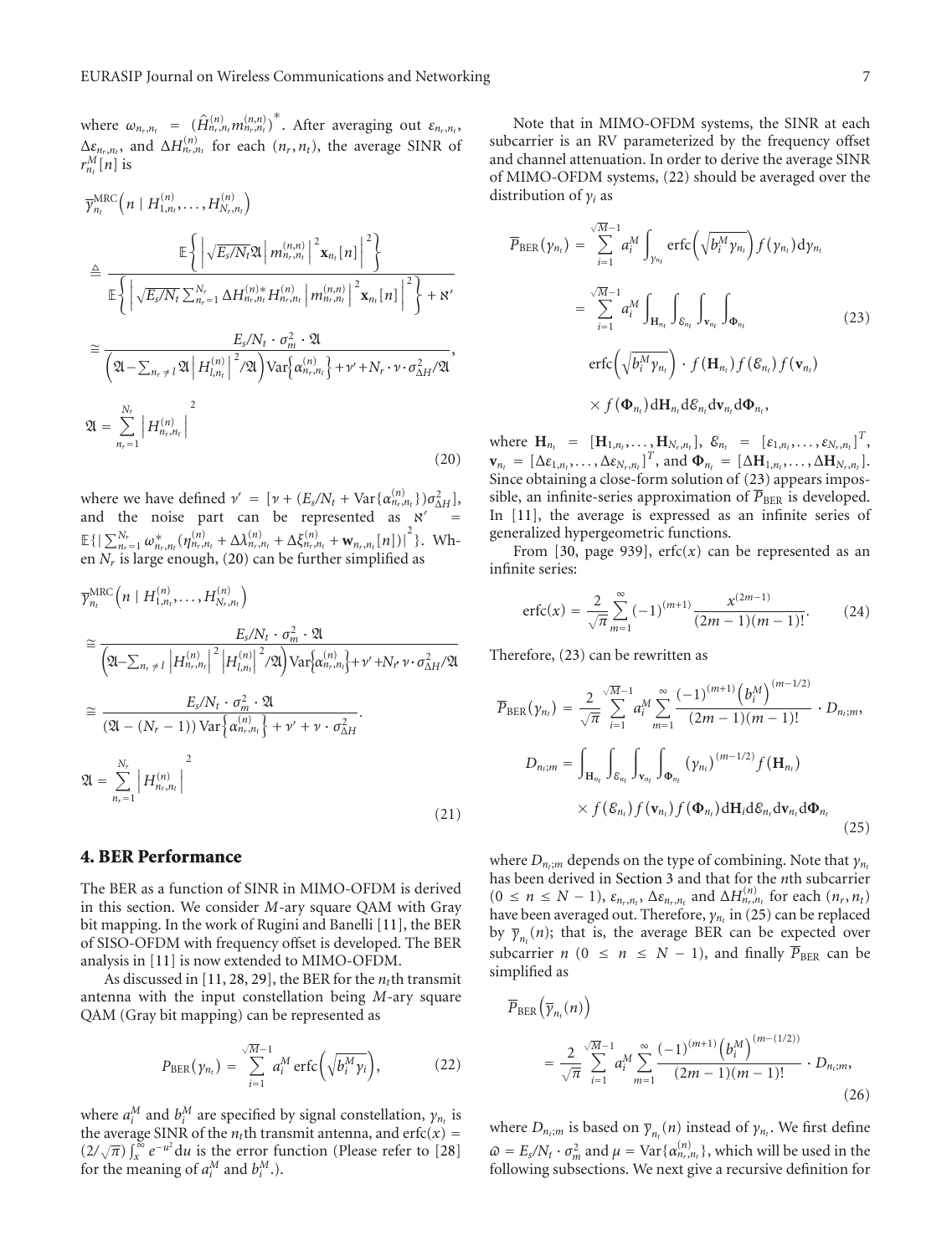$D_{n,m}$  for the following reception methods: (1) demodulation without combining, (2) EGC, and (3) MRC.

Note that the SINR for each combining scenario (i.e., without combining, EGC, or MRC) is a function of the second-order statistics of the channel and frequency offset estimation errors (although the interference also comprises the fourth-order statistics of the frequency offset estimation errors, they are negligible as compared to the secondorder statistics for small estimation errors). Any probability distribution with zero mean and the same variance will result in the same SINR. Therefore, the exact distributions need not be specified. However, when the BER is derived by using an infinite-series approximation, the actual distribution of the frequency offset estimation errors is required. In [31], it is shown that both the uniform distribution and Gaussian distribution are amenable to infinite-series solutions with closed-form formulas for the coefficients. In the following sections, the frequency offset estimation errors are assumed to be i.i.d. Gaussian RVs with mean zero and variance  $\sigma_{\epsilon}^2$  $[10]$ .

*4.1. BER without Receiving Combining.* The BER measured at the  $n_r$ th receive antenna for the  $n_t$ th transmit antenna can be approximated by (25) with  $D_{n_l;m}^{n_r}$  instead of  $D_{n_l;m}$  being used here; that is,

$$
\overline{P}_{BER}^{n_r}\left(\overline{\gamma}_{n_r,n_t}\left(n \mid H_{n_r,n_t}^{(n)}\right)\right) = \frac{2}{\sqrt{\pi}} \sum_{i=1}^{\sqrt{M}-1} a_i^M \sum_{m=1}^{\infty} \frac{(-1)^{(m+1)} \left(b_i^M\right)^{(m-1/2)}}{(2m-1)(m-1)!} \cdot D_{n_r,m}^{n_r}.
$$
\n(27)

When  $m > 2$ , we have  $D_{n_l;m}^{n_r} = \omega[(2m-3)\mu + \nu]/\mu^2(m-3/2)$ ·  $D_{n_l; m-1}^{n_r} - \omega^2 / \mu^2 \cdot D_{i; m-2}^{n_r}$ , as derived in Appendix A. The initial condition is given by

$$
D_{n_{t};1}^{n_{r}} = \int_{0}^{\infty} \frac{\omega^{1/2} h^{1/2}}{\left(\mu h + \nu\right)^{1/2}} e^{-h} dh.
$$
 (28)

*4.2. BER with EGC.* For a MIMO-OFDM system with EGC reception, the average BER can be approximated by (25) with  $D_{n_t;m}^{\text{EGC}}$  instead of  $D_{n_t;m}$  being used here; that is,

$$
\overline{P}_{\text{BER}}^{\text{EGC}}\left(\gamma_{n_t}^{\text{EGC}}\left(n \mid H_{1,n_t}^{(n)},\ldots,H_{N_r,n_t}^{(n)}\right)\right) = \frac{2}{\sqrt{\pi}} \sum_{i=1}^{\sqrt{M}-1} a_i^M \sum_{m=1}^{\infty} \frac{(-1)^{(m+1)} \left(b_i^M\right)^{(m-1/2)}}{(2m-1)(m-1)!} \cdot D_{n_t;m}^{\text{EGC}}.
$$
\n(29)

Defining  $v^E = N_r v$ ,  $\sigma_{\text{EGC}}^2 = (N_r!)^2 / 8[(N_r - (1/2)) \cdots 1/2]^2$ , *ν*<sup>E</sup> =  $ν^E - μN_r(N_r - 1)\pi/4$ , and  $\tilde{\mu} = 2\sigma_{\text{EGC}}^2 \cdot \mu$ , when  $m > 2$ , we have

$$
D_{n_i;m}^{\text{EGC}} = \frac{2\sigma_{\text{EGC}}^2 \omega \left[ (2m + N_r - 4)\widetilde{\mu}(N_r - 1)! + \widetilde{\gamma}^E \right]}{\widetilde{\mu}^2 (m - 3/2)(N_r - 1)!} \cdot D_{n_i;m-1}^{\text{EGC}} - \frac{\left( 2\sigma_{\text{EGC}}^2 \omega \right)^2 (m + N_r - 5/2)}{\widetilde{\mu}^2 (m - 3/2)} \cdot D_{n_i;m-2}^{\text{EGC}} \tag{30}
$$

Table 1: Parameters for BER simulation in MIMO-OFDM systems.

| Subcarrier modulation   | OPSK; 16QAM                   |
|-------------------------|-------------------------------|
| DFT length              | 128                           |
| $\sigma_{\text{res}}^2$ | $10^{-3}$ ; $10^{-4}$         |
| $\sigma_{\Lambda H}^2$  | $10^{-4}$                     |
| MIMO parameters         | $(N_t = 1, 2; N_r = 1, 2, 4)$ |
| Receiving combining     | Without combining; EGC; MRC   |

as derived in Appendix B. The initial condition is given by

$$
D_{n_{t};1}^{\text{EGC}} = \frac{\left(2\sigma_{\text{EGC}}^{2}\omega\right)^{1/2}}{(N_{r}-1)!} \int_{0}^{\infty} \frac{h^{(N_{r}-1/2)}}{\left(\widetilde{\mu}h + \widetilde{\nu}^{E}\right)^{1/2}} e^{-h} dh. \tag{31}
$$

*4.3. BER with MRC.* For a MIMO-OFDM system with channel knowledge at the receiver, the receiving diversity can be optimized by using MRC, and the average BER can be approximated by (25) with  $D_{n_t;m}^{\text{MRC}}$  instead of  $D_{n_t;m}$  being used here; that is,

$$
\overline{P}_{\text{BER}}^{\text{MRC}}\left(\gamma_{n_t}^{\text{MRC}}\left(n \mid H_{1,n_t}^{(n)},\ldots,H_{N_r,n_t}^{(n)}\right)\right) = \frac{2}{\sqrt{\pi}} \sum_{i=1}^{\sqrt{M}-1} a_i^M \sum_{m=1}^{\infty} \frac{(-1)^{(m+1)} \left(b_i^M\right)^{(m-1/2)}}{(2m-1)(m-1)!} \cdot D_{n_t,m}^{\text{MRC}}.
$$
\n(32)

By defining  $v^M = v' + v \cdot \sigma_{\Delta H}^2$ ,  $D_{n_t;m}^{\text{MRC}}$  with  $m > 2$  is given by

$$
D_{n_i;m}^{\text{MRC}} = \frac{\varpi \left[ (2m + N_r - 4) \mu (N_r - 1)! + \tilde{\gamma}^M \right]}{\mu^2 (m - 3/2)(N_r - 1)!} \cdot D_{n_i;m-1}^{\text{MRC}} - \frac{\varpi^2 (m + N_r - 5/2) e^{-(N_r - 1)}}{\mu^2 (m - 3/2)} \cdot D_{n_i;m-2}^{\text{MRC}},
$$
(33)

as derived in Appendix C. The initial condition is given by

$$
D_{n_{t};1}^{\text{MRC}} = \frac{e^{-(N_{r}-1)}\omega^{1/2}}{(N_{r}-1)!} \int_{0}^{\infty} \frac{h^{(N_{r}-1/2)}}{\left(\mu h + \widetilde{\gamma}^{M}\right)^{1/2}} e^{-h} dh. \tag{34}
$$

*4.4. Complexity of the Infinite-Series Representation of BER.* Infinite-series BER expression (27), (29), or (32) must be truncated in practice. The truncation error is negligible if the number of terms is large enough: Reference [31] shows that when the number of terms is as large as 50, the finite-order approximation is good. In this case, a total of 151√ $\overline{M}$  multiplication and 101√ $\overline{M}$  summation operations are needed to calculate the BER for each combining scheme.

#### **5. Numerical Results**

Quasistatic MIMO wireless channels are assumed; that is, the channel impulse response is fixed over one OFDM symbol period but changes across the symbols. The simulation parameters are defined in Table 1.

The SINR degradation due to the residual frequency offsets is shown in Figure 2 for  $\sigma_{\Delta H}^2 = 0.01$  and SNR = 10 dB. The SINR degradation increases with  $\sigma_{\rm res}^2$ . Because of IAI due to the multiple transmit antennas, the SINR performance of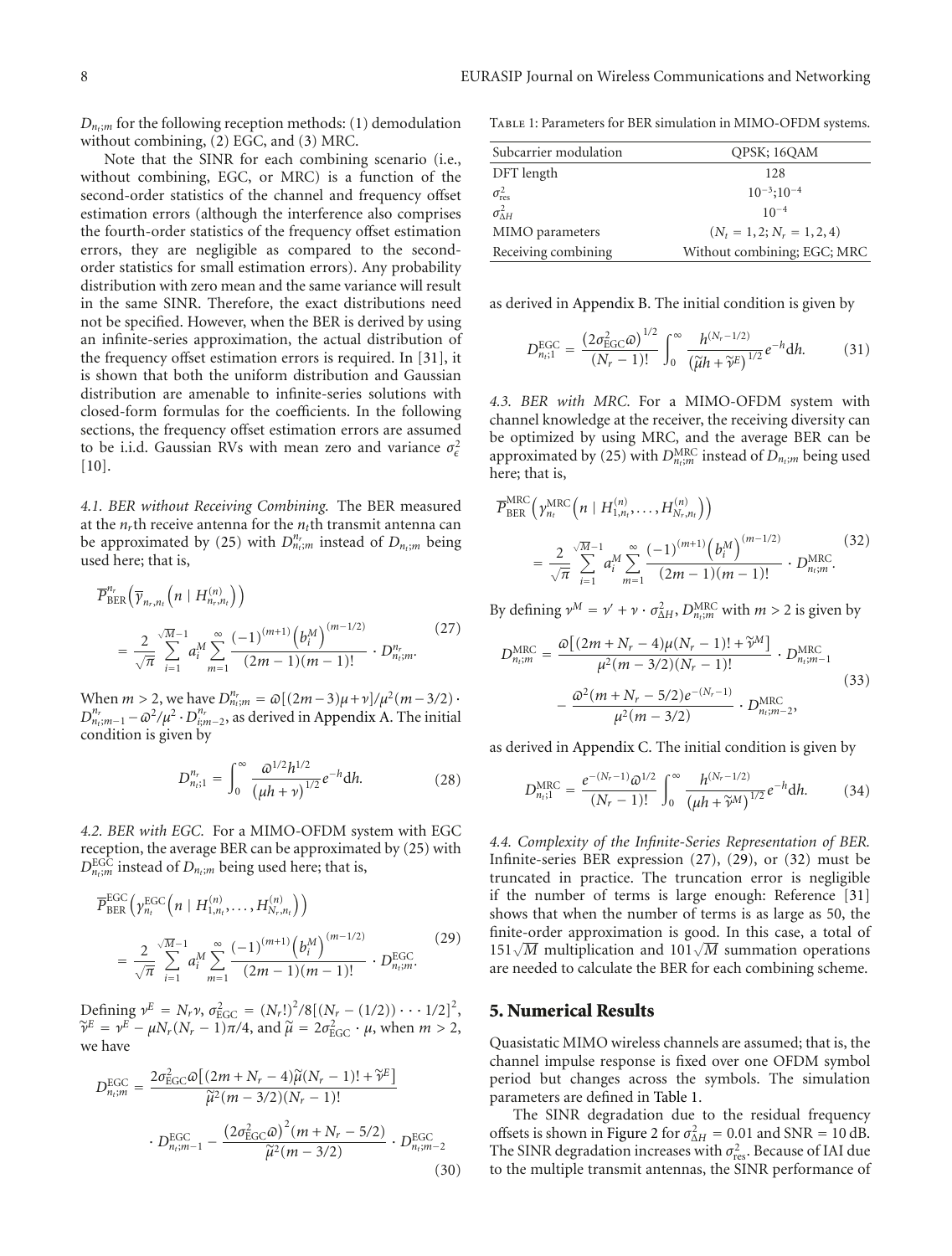

Figure 2: SINR reduction by frequency offset in MIMO-OFDM systems.



Figure 3: BER degradation due to the residual frequency offset in MIMO-OFDM systems.



FIGURE 4: BER with QPSK when  $(N_t = 1, N_r = 1)$ .



FIGURE 5: BER with 16QAM when  $(N_t = 1, N_r = 1)$ .

MIMO-OFDM with  $(N_t = 2, N_r = 2)$  is worse than that of SISO-OFDM, even though EGC or MRC is applied to exploit the receiving diversity. IAI in MIMO-OFDM can be suppressed by increasing the number of receive antennas. In this simulation, when  $N_r = 4$ , the average SINR with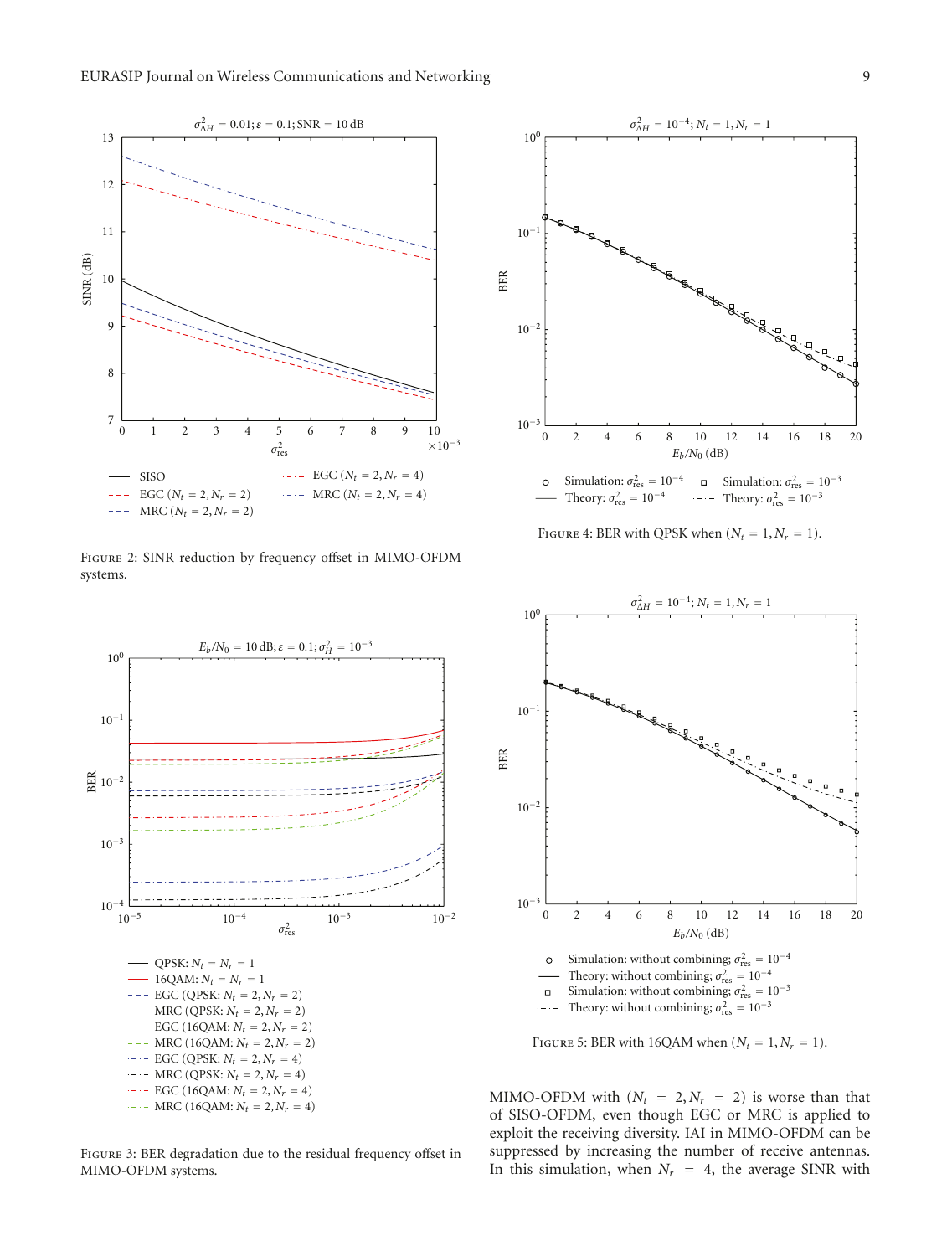

FIGURE 6: BER with QPSK when  $(N_t = 2, N_r = 2)$ .

either EGC or MRC will be higher than that of SISO-OFDM system. For each MIMO scenario, MRC outperforms EGC.

The BER degradation due to the residual frequency offsets is shown in Figure 3 for  $\sigma_{\Delta H}^2 = 10^{-3}$  and  $E_b/N_0 =$ 10 dB  $(E_b/N_0)$  is the bit energy per noise per Hz). The BER for 4-phase PSK (QPSK) or 16QAM subcarrier modulation is considered. Just as with the case of SINR, the BER degrades with large  $\sigma_{\text{res}}^2$ . For example, when  $(N_t = 2, N_r = 2)$  and  $\sigma_{\rm res}^2 = 10^{-5}$  for QPSK (16QAM), a BER of 7 × 10<sup>-3</sup> (2.5 ×  $10^{-2}$ ) or 6 × 10<sup>-3</sup> (2 × 10<sup>-2</sup>) is achieved with EGC or MRC at the receiver, respectively. When  $\sigma_{\text{res}}^2$  is increased to 10<sup>-2</sup>, a BER of  $2 \times 10^{-2}$  (6 × 10<sup>-2</sup>) or  $1 \times 10^{-2}$  (5.5 × 10<sup>-2</sup>) can be achieved with EGC or MRC, respectively.

Figures 4 to 9 compare BERs of QPSK and 16QAM with different combining methods. Figures 4 and 5 consider SISO-OFDM. The BER is degraded due to the frequency offset and channel estimation errors. For a fixed channel estimation variance error  $\sigma_{\Delta H}^2$ , a larger variance of frequency offset estimation error, that is,  $\sigma_{\text{res}}^2$ , implies a higher BER. For example, if  $\sigma_{\Delta H}^2 = 10^{-4}$ ,  $E_b/N_0 = 20$  dB and  $\sigma_{\text{res}}^2 = 10^{-4}$ , the BER with QPSK (16QAM) is about  $1.8 \times 10^{-3}$  (5.5 × 10<sup>-3</sup>); when  $\sigma_{\text{res}}^2$  increases to 10<sup>-3</sup>, the BER with QPSK (16QAM) increases to  $4.3 \times 10^{-3}$  ( $1.5 \times 10^{-2}$ ).



FIGURE 7: BER with 16QAM when  $(N_t = 2, N_r = 2)$ .

IAI appears with multiple transmit antennas, and the BER will degrade as IAI increases. Note that since IAI cannot be totally eliminated in the presence of the frequency offset and channel estimation errors, a BER floor occurs at the high SNR. IAI can be reduced considerably by exploiting the receiving diversity by using either EGC or MRC, as shown in Figures 6, 7, 8, and 9. Without receiver combining, the BER is much worse than that in SISO-OFDM, simply because of the SINR degradation due to IAI. For example, when  $N_t = N_r = 2$  and  $\sigma_{\Delta H}^2 = 10^{-4}$ , the BER with QPSK is about  $5.5 \times 10^{-3}$  when  $\sigma_{\text{res}}^2 = 10^{-4}$ , which is three times of that of SISO-OFDM (which is about  $1.8 \times 10^{-3}$ ), as shown in Figure 6. For a given number of receive antennas, MRC can achieve a lower BER than that achieved with EGC, but the receiver requires accurate channel estimation. For example, in Figure 7, when  $\sigma_{\Delta H}^2 = 10^{-4}$  with  $N_t = N_r = 2$  and 16QAM, the performance improvement of EGC (MRC) over that without combining is about  $5.5 \, \text{dB}$  (6 dB), and that performance improvement increases to 7.5 dB (8.5 dB) if  $\sigma_{\rm res}^2$ is increased to 10−3. By increasing the number of receive antennas to 4, this performance improvement is about 8.2 dB (9 dB) for EGC (MRC), with  $\sigma_{\Delta H}^2 = 10^{-4}$ , or 11 dB (13.9 dB) for EGC (MRC), with  $\sigma_{\Delta H}^2 = 10^{-3}$ , as shown in Figure 9.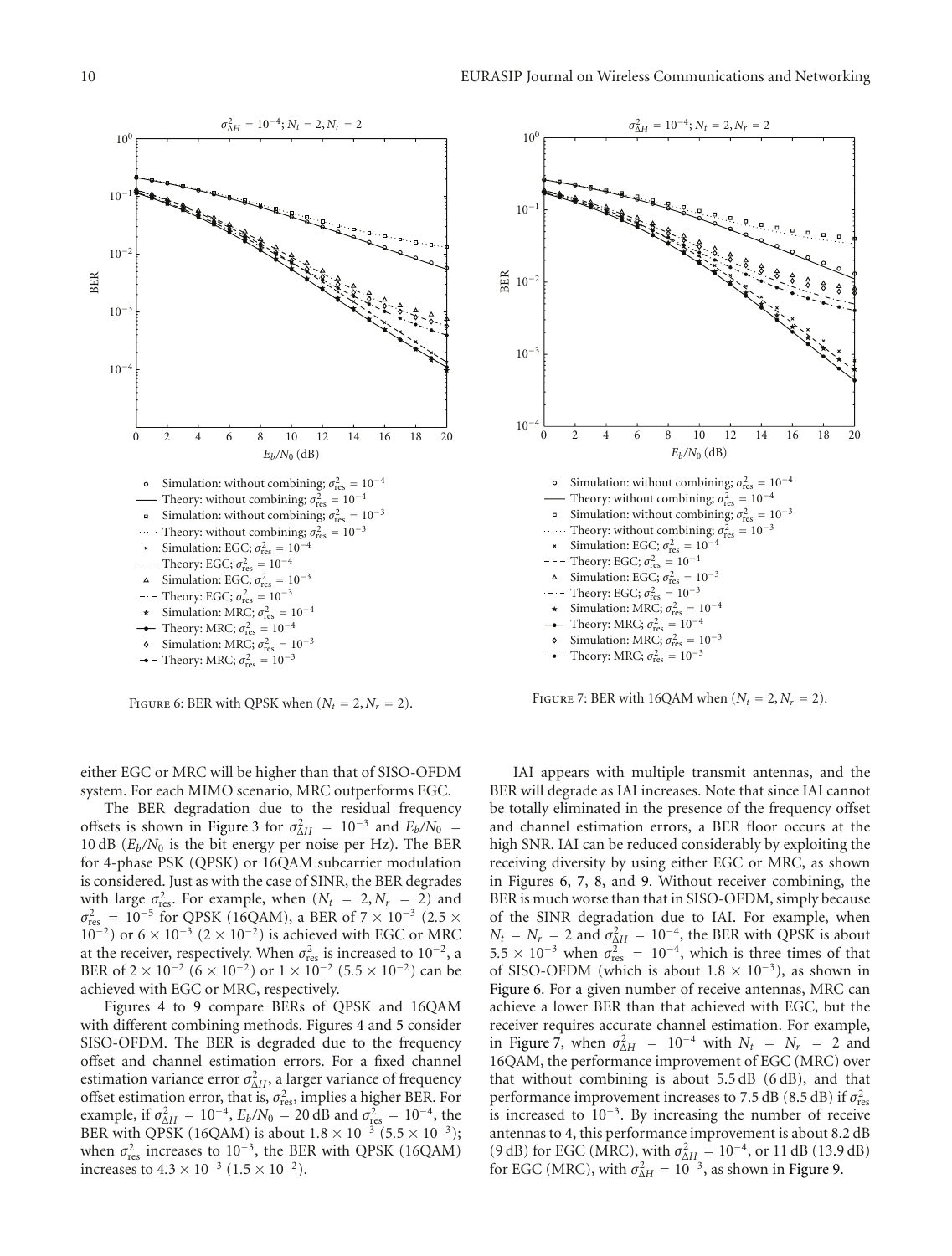



FIGURE 8: BER with QPSK when  $(N_t = 2, N_r = 4)$ .

Our theoretical BER approximations are accurate at low SNR with/without diversity combining. However, the simulation and theory results diverge as the SNR increases, especially when  $\sigma_{\text{res}}^2$  is large. For example, in Figure 9, with 16QAM, when  $(N_t = 2, N_r = 4)$  and  $\sigma_{res}^2 = 10^{-3}$ , about 1 dB difference exists between the simulation and the theoretical result for either EGC or MRC at high SNR. This discrepancy is due to several reasons. As the SNR increases, the system becomes interference limited. When *N*, *Nt*, and *Nr* are not large enough, the interferences may not be well approximated as Gaussian RVs with zero mean. In addition, with either EGC or MRC reception, the phase rotation or channel attenuation of the receive substreams should be estimated, and their estimation accuracy will also affect the combined SINR. The instant large phase or channel estimation error also contributes a deviation to the BER when using EGC or MRC.

#### **6. Conclusions**

The BER of MIMO-OFDM due to the frequency offset and channel estimation errors has been analyzed. The BER expressions for no combining, EGC, and MRC were derived. These expressions are in infinite-series form and can be



FIGURE 9: BER with 16QAM when  $(N_t = 2, N_r = 4)$ .

truncated in practice. The simulation results show that the truncation error is negligible if the number of terms is large than 50.

#### **Appendices**

## **A. BER without Combining**

Without loss of generality, the signal transmitted by the  $n<sub>t</sub>$ th transmit antenna is assumed in this subsection to be demodulated at the  $n_r$ <sup>th</sup> receive antenna. For each  $(n_r, n_t, n)$ ,  $H = |H_{n_r,n_t}^{(n)}|$  has a probability density function (PDF)  $f(H) = 2H \cdot e^{-H^2}$ . When the number of receive antennas *m* is larger than 2,  $D_{n_i;m}^{n_r}$  can be represented as

$$
D_{n_{i};m}^{n_{r}} = \int_{0}^{\infty} \left( \sqrt{\overline{\gamma}_{n_{r},n_{i}} \left( n \mid H_{n_{r},n_{t}}^{(n)} \right)} \right)^{2m-1} f(H) \, \mathrm{d}H
$$
\n
$$
= \int_{0}^{\infty} \frac{\omega^{(m-1/2)} H^{(2m-1)}}{(\mu H^{2} + \nu)^{(m-1/2)}} e^{-H^{2}} \, \mathrm{d}H^{2}
$$
\n
$$
= \frac{\omega(m-1/2)}{\mu(m-3/2)} \cdot D_{n_{i};m-1}^{n_{r}} \qquad (A.1)
$$
\n
$$
- \frac{\omega^{(m-1/2)}}{\mu(m-3/2)} \int_{0}^{\infty} \frac{h^{(m-1/2)} e^{-h}}{(\mu h + \nu)^{(m-3/2)}} \, \mathrm{d}h,
$$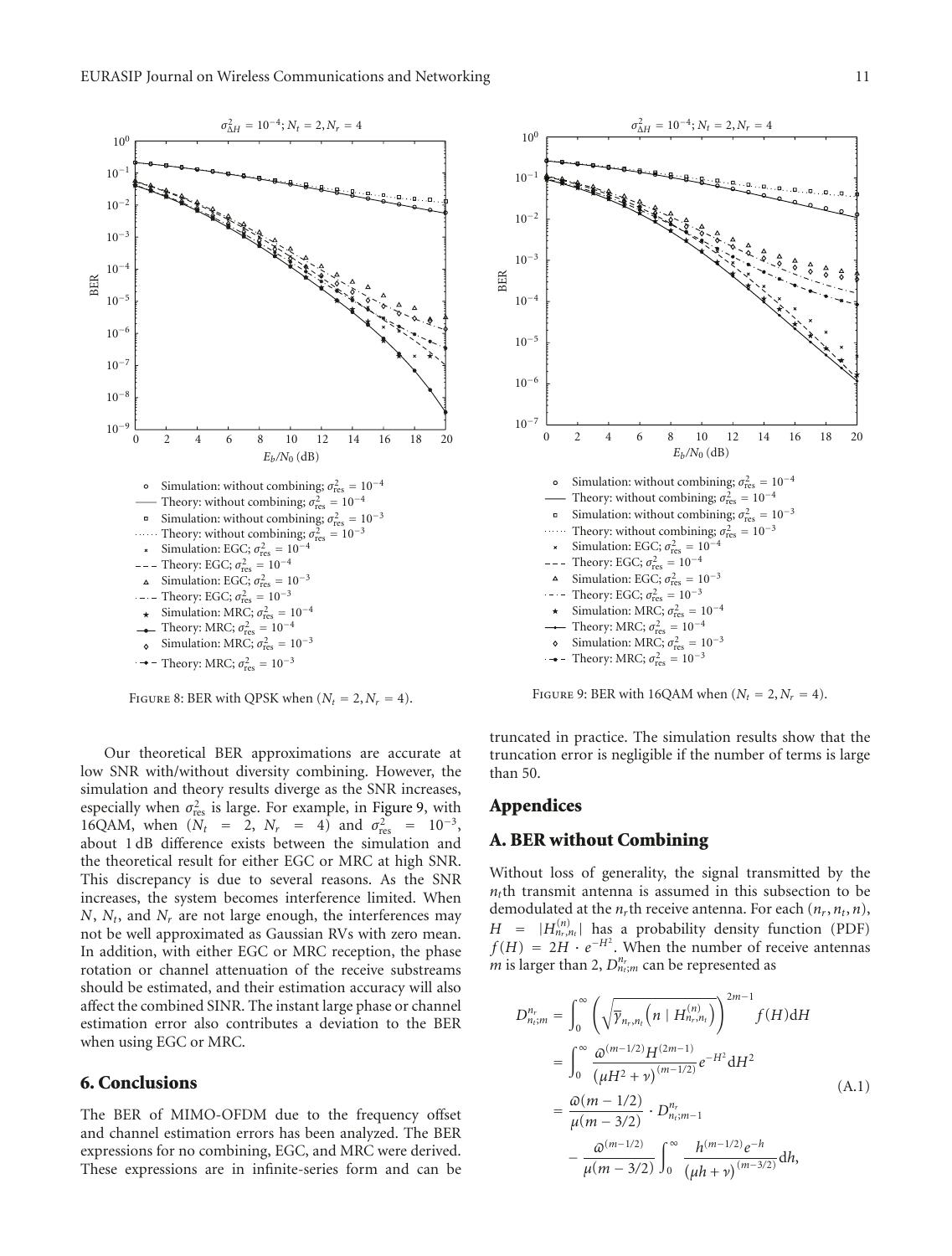where *ν* is defined in (15),  $h = H^2$ ,  $\omega = E_s/N_t \cdot \sigma_m^2$ , and  $\mu = \text{Var}\{\alpha_{n_r,n_t}^{(n)}\}$ . Equation (A.1) can be further derived as

$$
D_{n_{i};m}^{n_{r}} = \frac{\omega(m - (1/2))}{\mu(m - (3/2))} \cdot D_{n_{i};m-1}^{n_{r}}
$$
  
+ 
$$
\frac{\omega^{(m-1/2)}\nu}{\mu^{2}(m - 3/2)} \int_{0}^{\infty} \frac{h^{(m-3/2)}e^{-h}}{(\mu h + \nu)^{(m-3/2)}} dh
$$
  
- 
$$
\frac{\omega^{(m-1/2)}}{\mu^{2}(m - 3/2)} \underbrace{\int_{0}^{\infty} \frac{h^{(m-3/2)}e^{-h}}{(\mu h + \nu)^{(m-5/2)}} dh}{z_{n_{i}}^{n_{r}}}
$$
  
= 
$$
\frac{\omega(m - 1/2)}{\mu(m - 3/2)} \cdot D_{n_{i};m-1}^{n_{r}} + \frac{\omega\nu}{\mu^{2}(m - 3/2)}
$$
  
- 
$$
D_{n_{i};m-1}^{n_{r}} - \frac{\omega^{(m-1/2)}}{\mu^{2}(m - 3/2)} \cdot Z_{n_{i}}^{n_{r}}.
$$
 (A.2)

From the last step of  $(A,1)$ ,  $D_{n,m-1}^{n_r}$  can be represented as a function of  $D_{n_t;m-2}^{n_r}$  and  $Z_{n_t}^{n_r}$ :

$$
D_{n_l;m-1}^{n_r} = \frac{\omega(m-3/2)}{\mu(m-5/2)} \cdot D_{n_l;m-2}^{n_r} - \frac{\omega^{(m-3/2)}}{\mu(m-5/2)} \cdot Z_{n_l}^{n_r}.
$$
 (A.3)

By resolving  $(A.3)$ ,  $Z_{n_t}^{n_r}$  can be represented as

$$
Z_{n_t}^{n_r} = \frac{\varpi(m - 3/2) \cdot D_{n_t; m-2}^{n_r} - \mu(m - 5/2) \cdot D_{n_t; m-1}^{n_r}}{\varpi^{(m-3/2)}}.
$$
 (A.4)

By replacing  $Z_{n_t}^{n_r}$  in (A.2) with (A.4),  $D_{n_t;m}^{n_r}$  can be finally simplified as

$$
D_{n_{i};m}^{n_{r}} = \frac{\omega(m - 1/2)}{\mu(m - 3/2)} \cdot D_{n_{i};m-1}^{n_{r}} + \frac{\omega \nu}{\mu^{2}(m - 3/2)}
$$

$$
\cdot D_{n_{i};m-1}^{n_{r}} - \frac{\omega^{(m-1/2)}}{\mu^{2}(m - 3/2)} \cdot Z
$$

$$
= \frac{\omega[(2m - 3)\mu + \nu]}{\mu^{2}(m - 3/2)} \cdot D_{n_{i};m-1}^{n_{r}} - \frac{\omega^{2}}{\mu^{2}} \cdot D_{n_{i};m-2}^{n_{r}}.
$$
(A.5)

## **B. BER of EGC**

Without loss of generality, consider the demodulation of the signal transmitted by the  $n_t$ th transmit antenna. Define

$$
\nu^{E} = \sum_{n_{r}=1}^{N_{r}} \left( \frac{\pi^{2} \sigma_{\text{res}}^{2} E_{s}}{3N_{t}} - \text{Var}\left\{\alpha_{n_{r}, n_{t}}^{(n)}\right\} + \mathbb{E}\left\{\left|\Delta \lambda_{n_{r}, n_{t}}^{(n)}\right|^{2}\right\} + \mathbb{E}\left\{\left|\Delta \xi_{n_{r}, n_{t}}^{(n)}\right|^{2}\right\} + \sigma_{w}^{2}\right\} = N_{r} \nu
$$
\n(B.1)

and  $H_{\text{EGC}} = \sum_{n_r=1}^{N_r} |H_{n_r,n_t}^{(n)}|$ . As in Appendix A, when  $m > 2$ ,  $D_{n_t,m}^{\text{EGC}}$  can be represented as

$$
D_{n_{i},m}^{\text{EGC}} = \int_{0}^{\infty} \left( \sqrt{\overline{\gamma}_{n_{i}}^{E} \left( n \mid H_{1,n_{i}}^{(n)}, \ldots, H_{N_{r},n_{t}}^{(n)} \right)} \right)^{2m-1}
$$
  
\n
$$
\times f(H_{\text{EGC}}) dH_{\text{EGC}}
$$
  
\n
$$
= \int_{0}^{\infty} \frac{\omega^{(m-1/2)} H_{\text{EGC}}^{(2m-1)}}{(\mu (H_{\text{EGC}}^{2} - N_{r}(N_{r} - 1)\pi/4) + \nu^{E})^{(m-1/2)}}
$$
  
\n
$$
\cdot \frac{H_{\text{EGC}}^{(2N_{r} - 2)}}{2^{N_{r}} \sigma_{\text{EGC}}^{2N_{r}} (N_{r} - 1)!} \cdot e^{-H_{\text{EGC}}^{2} / 2\sigma_{\text{EGC}}^{2}} dH_{\text{EGC}}^{2}
$$
  
\n
$$
= \frac{2\sigma_{\text{EGC}}^{2} \omega (m + N_{r} - 3/2)}{\widetilde{\mu}(m - 3/2)} \cdot D_{n_{i},m-1}^{\text{EGC}}
$$
  
\n
$$
- \frac{(2\sigma_{\text{EGC}}^{2} \omega)^{(m-1/2)}}{\widetilde{\mu}(m - 3/2)(N_{r} - 1)!} \int_{0}^{\infty} \frac{h^{(m+N_{r} - 3/2)} e^{-h}}{(\widetilde{\mu}h + \widetilde{\nu}^{E})^{(m-3/2)}} dh,
$$
  
\n(B.2)

where  $\widetilde{\gamma}^E = \gamma^E - \mu N_r (N_r - 1) \pi / 4$ ,  $h = H_{\text{EGC}}^2 / 2 \sigma_{\text{EGC}}^2$ ,  $\sigma_{\text{EGC}}^2 = (N_r!)^2 / 8[(N_r - 1/2) \cdots 1/2]^2$ , and  $\widetilde{\mu} = 2 \sigma_{\text{EGC}}^2 \cdot \mu$ . Equation (B.2) can be further simplified as

$$
D_{n_{\text{f}};m}^{\text{EGC}} = \frac{2\sigma_{\text{EGC}}^{2}\omega(m + N_{r} - 3/2)}{\tilde{\mu}(m - 3/2)} \cdot D_{n_{\text{f}};m-1}^{\text{EGC}} - \frac{(2\sigma_{\text{EGC}}^{2}\omega)^{(m-1/2)}\tilde{\gamma}^{E}}{\tilde{\mu}^{2}(m - 3/2)(N_{r} - 1)!} \int_{0}^{\infty} \frac{h^{(m+N_{r}-5/2)}e^{-h}}{(\tilde{\mu}h + \tilde{\gamma}^{E})^{(m-3/2)}} \, \mathrm{d}h - \frac{\omega^{(m-1/2)}}{\mu^{2}(m - 3/2)(N_{r} - 1)!} \underbrace{\int_{0}^{\infty} \frac{h^{(m+N_{r}-5/2)}e^{-h}}{( \mu h + \gamma^{E})^{(m-5/2)}}}_{Z_{\text{f}}^{\text{EGC}}} \, \mathrm{d}h - \frac{\omega^{(m-1/2)}(m + N_{r}- 3/2)}{Z_{\text{f}}^{\text{EGC}}}
$$

$$
= \frac{2\sigma_{\text{EGC}}^{2}\omega(m+N_{r}-3/2)}{\tilde{\mu}(m-3/2)} \cdot D_{n_{t};m-1}^{\text{EGC}} + \frac{2\sigma_{\text{EGC}}^{2}\omega\tilde{\nu}^{E}}{\tilde{\mu}^{2}(m-3/2)(N_{r}-1)!} \cdot D_{n_{t};m-1}^{\text{EGC}} - \frac{(2\sigma_{\text{EGC}}^{2}\omega)^{(m-1/2)}}{\tilde{\mu}^{2}(m-3/2)(N_{r}-1)!} \cdot Z_{n_{t}}^{\text{EGC}}.
$$
\n(B.3)

From the last step of (B.2),  $D_{n_t;m-1}^{\text{EGC}}$  can be represented as a function of  $D_{n_t;m-2}^{\text{EGC}}$  and  $Z_{n_t}^{\text{EGC}}$ :

$$
D_{n_l; m-1}^{\text{EGC}} = \frac{2\sigma_{\text{EGC}}^2 \omega (m + N_r - 5/2)}{\widetilde{\mu}(m - 5/2)} \cdot D_{n_l; m-2}^{\text{EGC}} - \frac{(2\sigma_{\text{EGC}}^2 \omega)^{(m-3/2)}}{\widetilde{\mu}(m - 5/2)(N_r - 1)!} \cdot Z_{n_l}^{\text{EGC}}.
$$
\n(B.4)

By resolving (B.4),  $Z_{n_t}^{\text{EGC}}$  can be represented as

$$
Z_{n_t}^{\text{EGC}} = \frac{2\sigma_{\text{EGC}}^2 \omega (m + N_r - 5/2)(N_r - 1)! \cdot D_{n_t; m-2}^{\text{EGC}}}{(2\sigma_{\text{EGC}}^2 \omega)^{(m-3/2)}}
$$

$$
-\frac{\tilde{\mu}(m - 5/2)(N_r - 1)! \cdot D_{n_t; m-1}^{\text{EGC}}}{(2\sigma_{\text{EGC}}^2 \omega)^{(m-3/2)}}
$$
(B.5)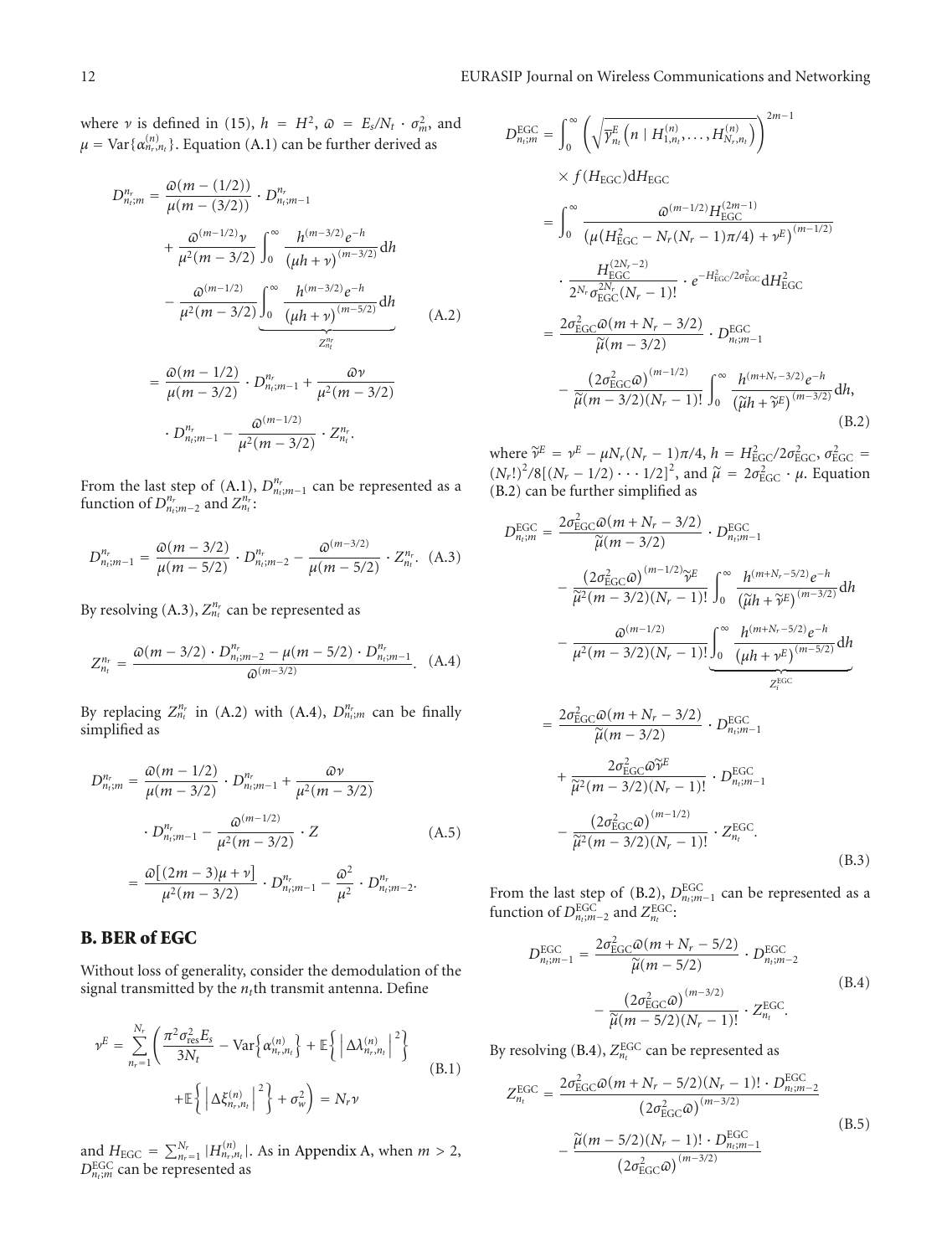By replacing  $Z_{n_t}^{\text{EGC}}$  in (B.3) with (B.5),  $D_{n_t;m}^{\text{EGC}}$  can be finally simplified as

$$
D_{n_i,m}^{\text{EGC}} = \frac{2\sigma_{\text{EGC}}^2 \omega \left[ (2m + N_r - 4)\widetilde{\mu}(N_r - 1)! + \widetilde{\gamma}^E \right]}{\widetilde{\mu}^2 (m - 3/2)(N_r - 1)!} \cdot D_{n_i,m-1}^{\text{EGC}} - \frac{\left(2\sigma_{\text{EGC}}^2 \omega\right)^2 (m + N_r - 5/2)}{\widetilde{\mu}^2 (m - 3/2)} \cdot D_{n_i,m-2}^{\text{EGC}}.
$$
\n(B.6)

## **C. BER of MRC**

Without loss of generality, consider the demodulation of the signal transmitted by the  $n_t$ <sup>th</sup> transmit antenna. Define  $H_{\text{MRC}} = \sqrt{\sum_{n_r=1}^{N_r} |H_{n_r,n_t}^{(n)}|^2}$ . When  $m > 2$ ,  $D_{n_t,m}^{\text{MRC}}$  can be represented as

$$
D_{n_{i},m}^{\text{MRC}} = \int_{0}^{\infty} \left( \sqrt{\overline{\gamma}_{i}^{M} \left( n | H_{1,i}^{(n)}, \dots, H_{N_{r},i}^{(n)} \right)} \right)^{2m-1} f(H_{\text{MRC}}) dH_{\text{MRC}}
$$
  
\n
$$
= 2^{N_{r}} \int_{0}^{\infty} \frac{\omega^{(m-1/2)} H_{\text{MRC}}^{(2m-1)}}{\left( \mu \left[ H_{\text{MRC}}^{2} - (N_{r} - 1) \right] + \nu^{M} \right)^{(m-1/2)}}
$$
  
\n
$$
\cdot \frac{H_{\text{MRC}}^{(2N_{r}-2)}}{\left( N_{r} - 1 \right)!} \cdot e^{-H_{\text{MRC}}^{2}} dH_{\text{MRC}}^{2}
$$
  
\n
$$
= \frac{\omega(m + N_{r} - 3/2) e^{-(N_{r} - 1)}}{\mu(m - 3/2)} \cdot D_{n_{i},m-1}^{\text{MRC}}
$$
  
\n
$$
- \frac{2^{N_{r}} e^{-(N_{r} - 1)} \omega^{(m - 1/2)}}{\mu(m - 3/2)(N_{r} - 1)!} \int_{0}^{\infty} \frac{h^{(m+N_{r} - 3/2)} e^{-h}}{\left( \mu h + \widetilde{\nu}_{m}^{M} \right)^{(m - 3/2)}} dh,
$$
  
\n(C.1)

where  $h = H_{MRC}^2$  and  $\tilde{\gamma}^M = \gamma^M - \mu(N_r - 1)$ . (C.1) can be further simplified as further simplified as

$$
D_{n_{i},m}^{\text{MRC}} = \frac{\omega(m + N_{r} - 3/2)e^{-(N_{r} - 1)}}{\mu(m - 3/2)} \cdot D_{n_{i},m-1}^{\text{MRC}}
$$
  
\n
$$
- \frac{2^{N_{r}}e^{-(N_{r} - 1)}\omega^{(m - 1/2)}\tilde{\gamma}^{M}}{\mu^{2}(m - 3/2)(N_{r} - 1)!} \int_{0}^{\infty} \frac{h^{(m+N_{r} - 5/2)}e^{-h}}{(\mu h + \tilde{\gamma}^{M})^{(m - 3/2)}} dh
$$
  
\n
$$
- \frac{2^{N_{r}}e^{-(N_{r} - 1)}\omega^{(m - 1/2)}}{\mu^{2}(m - 3/2)(N_{r} - 1)!} \underbrace{\int_{0}^{\infty} \frac{h^{(m+N_{r} - 5/2)}e^{-h}}{(\mu h + \tilde{\gamma}^{M})^{(m - 5/2)}} dh}{z_{n_{i}}^{\text{MRC}}}
$$
  
\n
$$
= \frac{\omega(m + N_{r} - 3/2)e^{-(N_{r} - 1)}}{\mu(m - 3/2)} \cdot D_{n_{i},m-1}^{\text{MRC}}
$$
  
\n
$$
+ \frac{\omega \tilde{\gamma}^{M}e^{-(N_{r} - 1)}}{\mu^{2}(m - 3/2)(N_{r} - 1)!} \cdot D_{n_{i},m-1}^{\text{MRC}}
$$
  
\n
$$
- \frac{2^{N_{r}}e^{-(N_{r} - 1)}\omega^{(m - 1/2)}}{\mu^{2}(m - 3/2)(N_{r} - 1)!} \cdot Z_{n_{t}}^{\text{MRC}}.
$$
  
\n(C.2)

From the last step of (C.1),  $D_{n_t; m-1}^{\text{MRC}}$  can be represented as a function of  $D_{n_t;m-2}^{\text{MRC}}$  and  $Z_{n_t}^{\text{MRC}}$ :

$$
D_{n_{i},m-1}^{\text{MRC}} = \frac{\omega(m + N_{r} - 5/2)e^{-(N_{r}-1)}}{\mu(m - 5/2)} \cdot D_{n_{i},m-2}^{\text{MRC}} - \frac{2^{N_{r}}e^{-(N_{r}-1)}\omega^{(m-3/2)}}{\mu(m - 5/2)(N_{r} - 1)!} \cdot Z_{n_{i}}^{\text{MRC}}.
$$
 (C.3)

By resolving (C.3),  $Z_{n_t}^{\text{MRC}}$  can be represented as

$$
Z_{n_t}^{\text{MRC}} = \frac{\omega(m + N_r - 5/2)(N_r - 1)! \cdot D_{n_i; m-2}^{\text{MRC}}}{2^{N_r} \omega^{(m-3/2)}} - \frac{\mu(m - 5/2)(N_r - 1)! e^{(N_r - 1)} \cdot D_{n_i; m-1}^{\text{MRC}}}{2^{N_r} \omega^{(m-3/2)}}
$$
(C.4)

By replacing  $Z_{n_t}^{\text{MRC}}$  in (C.2) with (C.4),  $D_{n_t;m}^{\text{MRC}}$  can be finally simplified as

$$
D_{n_t;m}^{\text{MRC}} = \frac{\varpi \left[ (2m + N_r - 4)\mu (N_r - 1)! + \widetilde{\nu}^M \right]}{\mu^2 (m - 3/2)(N_r - 1)!} \cdot D_{n_t;m-1}^{\text{MRC}} \\
-\frac{\varpi^2 (m + N_r - 5/2)e^{-(N_r - 1)}}{\mu^2 (m - 3/2)} \cdot D_{n_t;m-2}^{\text{MRC}}.
$$
\n(C.5)

#### **Acknowledgments**

This paper has been presented in part at the IEEE Globecom 2007 [32]. Although the conference paper was a brief version of this journal paper and they have the same results and conclusion, this journal paper provides a more detailed proof to each result appeared in the IEEE ICC 2007 paper.

#### **References**

- [1] G. J. Foschini, "Layered space-time architecture for wireless communication in a fading environment when using multielement antennas," *Bell Labs Technical Journal*, vol. 1, no. 2, pp. 41–59, 1996.
- [2] G. J. Foschini and M. J. Gans, "On limits of wireless communications in a fading environment when using multiple antennas," *Wireless Personal Communications*, vol. 6, no. 3, pp. 311–335, 1998.
- [3] A. Goldsmith, S. A. Jafar, N. Jindal, and S. Vishwanath, "Capacity limits of MIMO channels," *IEEE Journal on Selected Areas in Communications*, vol. 21, no. 5, pp. 684–702, 2003.
- [4] T. L. Marzetta and B. M. Hochwald, "Capacity of a mobile multiple-antenna communication link in rayleigh flat fading," *IEEE Transactions on Information Theory*, vol. 45, no. 1, pp. 139–157, 1999.
- [5] P. H. Moose, "Technique for orthogonal frequency division multiplexing frequency offset correction," *IEEE Transactions on Communications*, vol. 42, no. 10, pp. 2908–2914, 1994.
- [6] T. Cui and C. Tellambura, "Maximum-likelihood carrier frequency offset estimation for OFDM systems over frequencyselective fading channels," in *Proceedings of the IEEE International Conference on Communications*, vol. 4, pp. 2506–2510, Seoul, Korea, May 2005.
- [7] H. Minn, V. K. Bhargava, and K. B. Letaief, "A robust timing and frequency synchronization for OFDM systems," *IEEE Transactions on Wireless Communications*, vol. 2, no. 4, pp. 822–839, 2003.